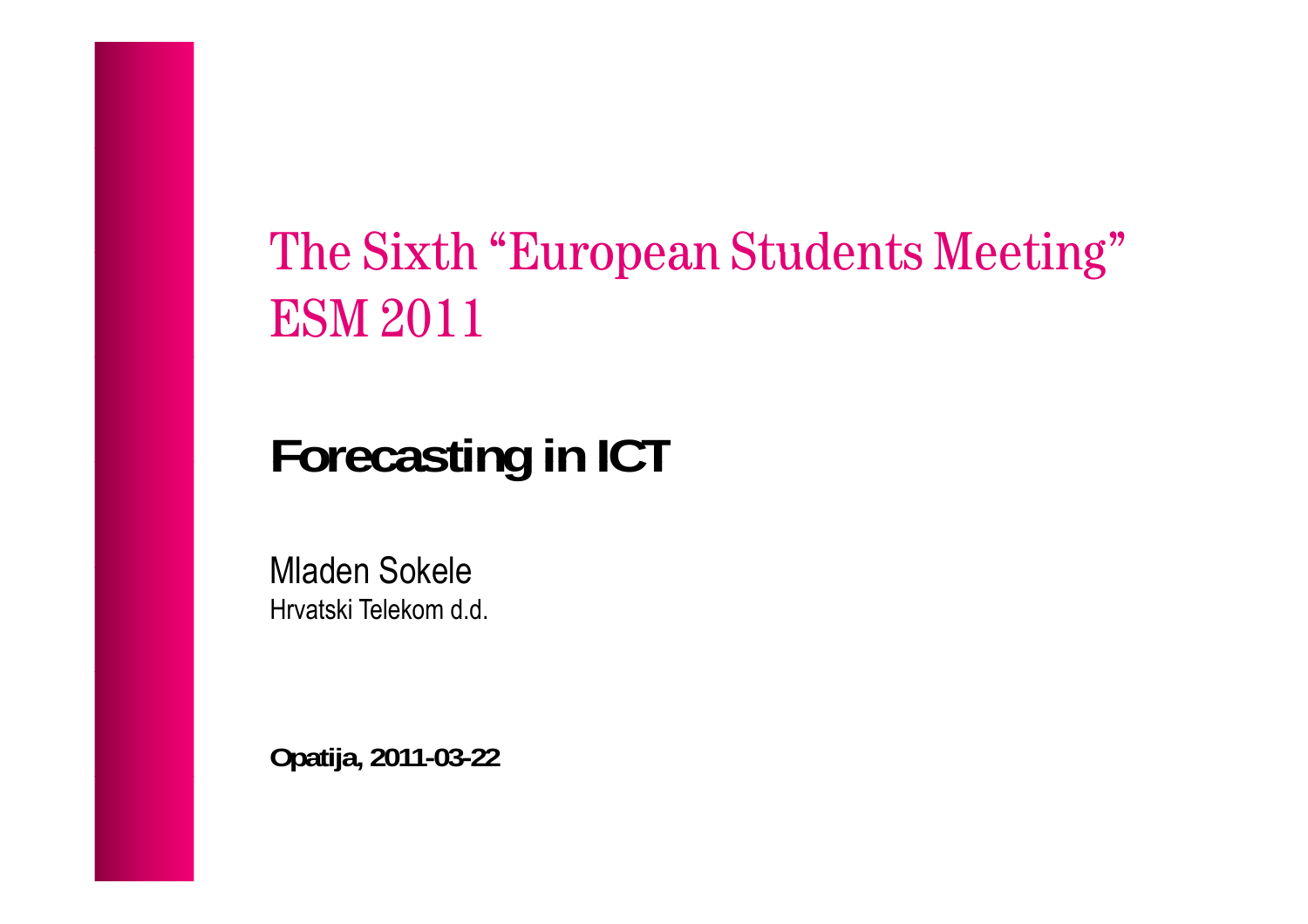### **Business Forecasting**

**The objective of Business forecasting is to enable reliable business decisions**

Application: mid-term and long-term business planning or particular business challenges /opportunities:

- New products / services
- New markets or new conditions on existing market (competition, technology changes, ...)

Result of efficient forecasting should be:

- The most probable value of observed indicator
- The interval in which the value of the observed indicator has a particular probability of being in (confidence interval & confidence level)

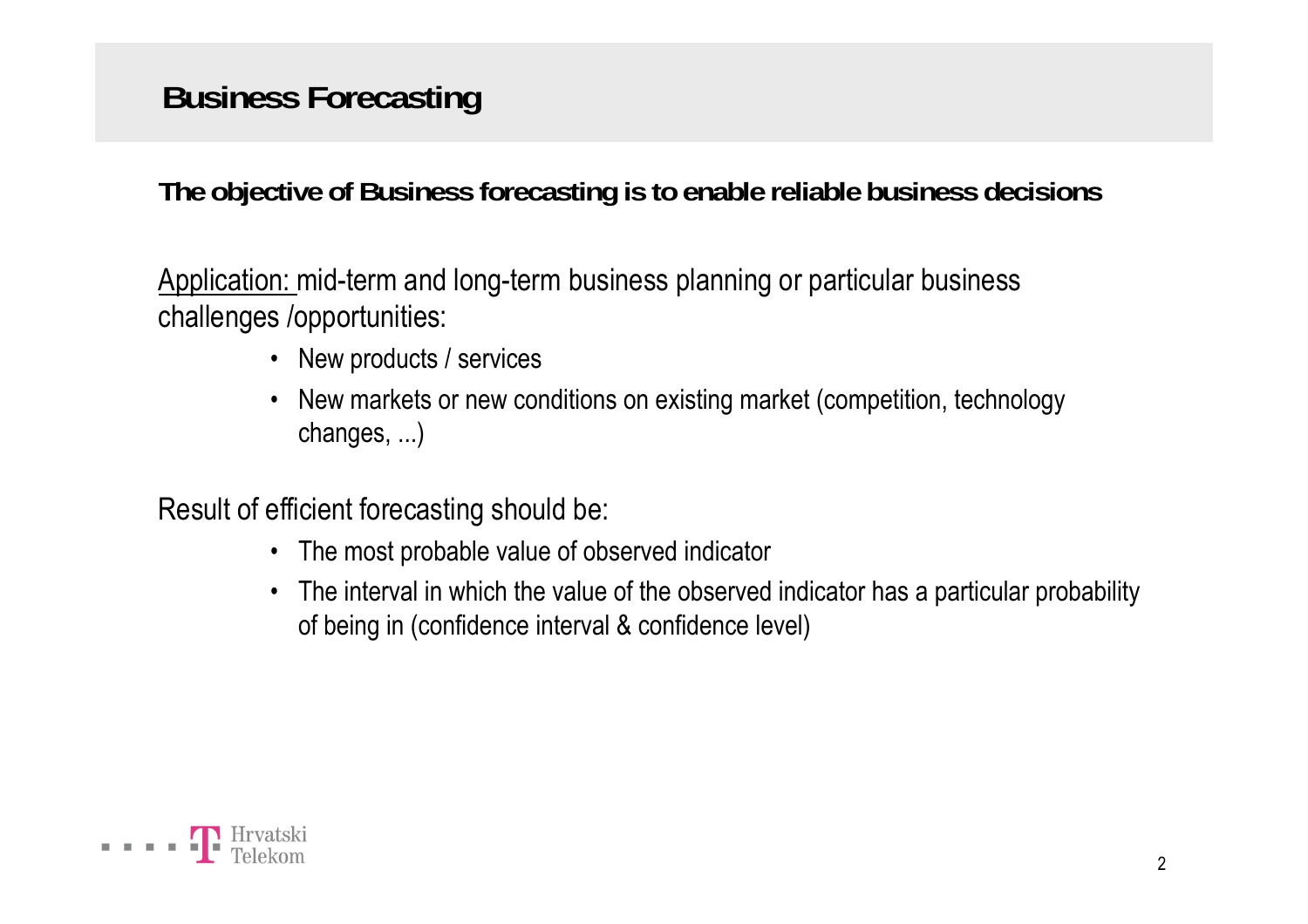### **Forecasting in ICT**

Views: operator, service provider, content provider, vendors (telco systems, PC, CPE, handsets, SIMs, ...), customers (KA, LA, ...), regulator,...

Starting point: demand forecasting – customers growth dynamics

- $\triangleright$  Planning of resources: human potentials, equipment, space, sales, marketing, call centers, provisioning, fault-repair, etc.
- ¾ Planning of finances: CapEx, OpEx, revenue, EBITDA

*Literature:* 

Fildes, R.: Telecommunications demand forecasting - a review http://www.cc.nctu.edu.tw/~etang/Marketing\_Research/TelecommunicationsForecasting.pdf

*Telektronikk magazine: Telecommunications Forecasting*

*http://www.telenor.com/telektronikk/volumes/index.php?page=overview&id1=27&select=all*

*http://www.telenor.com/no/innovasjon/forskning/publikasjoner/telektronikk/volume/telektronikk-3-4-2008*

*ITU Telecommunication Development Sector (ITU-D) - Adjusting Forecasting Methods to the Needs of the Telecommunication Sector http://www itu int/ITU D/finance/work cost tariffs/events/expert dialogues/forecasting/presentations html http://www.itu.int/ITU-D/finance/work-cost-tariffs/events/expert-dialogues/forecasting/presentations.htmlTelecommunications forecasting - http://en.wikipedia.org/wiki/Telecommunications\_forecasting*

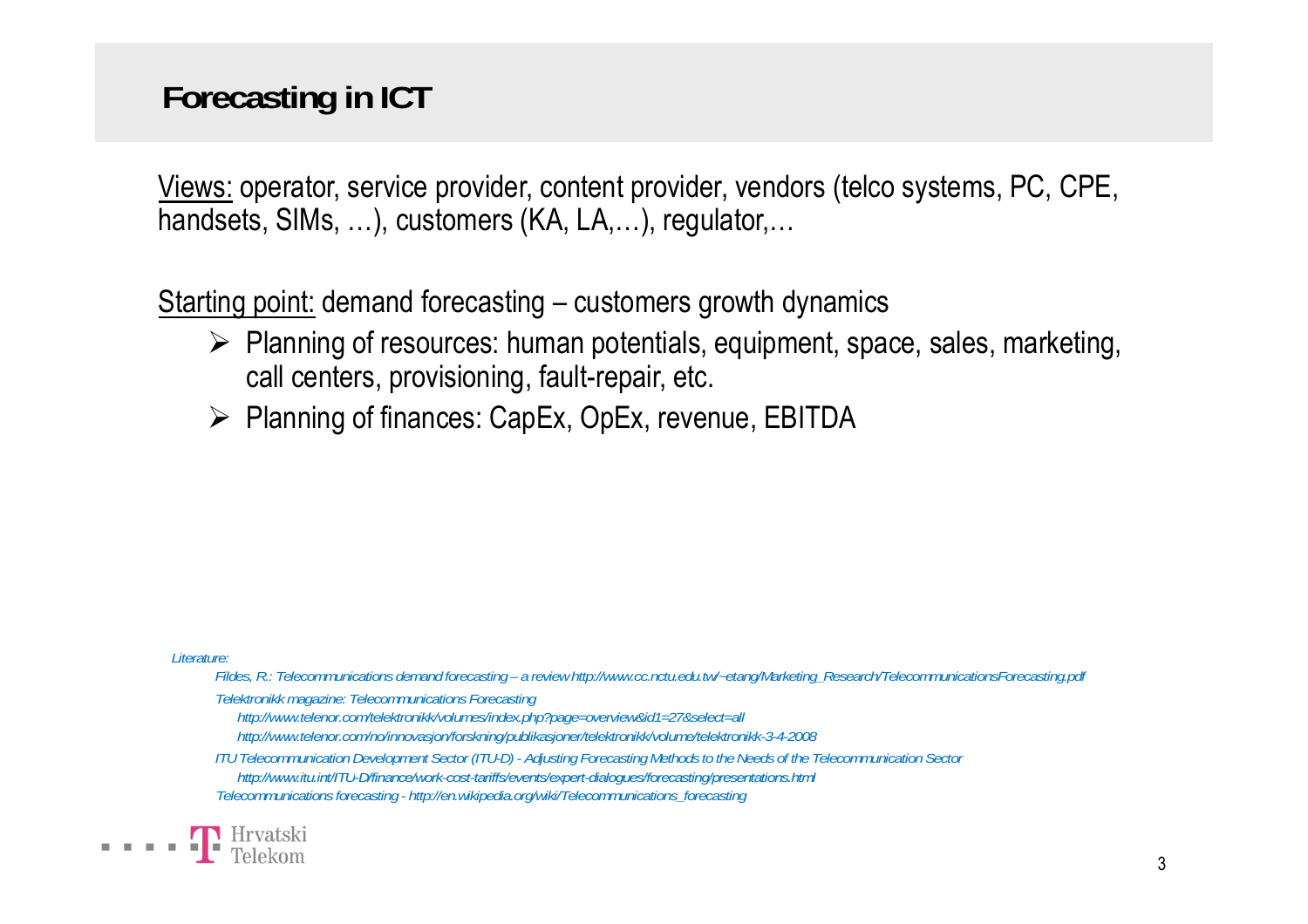# **Forecasting Methods - Qualitative Methods**

Qualitative methods rely exclusively on the intuition of experts, while the statistical analysis of available data is not taken into account. The most important among them are:

*Judgmental method* based on the experience of experts who forecast future conditions. The results of forecasting can also be numerically expressed, but are not an outcome of applying analytical or statistical models.

*Delphi method* – also based on expert knowledge, but with a detailed procedure of reconciling independent predictions of future state, with consensus as a goal. Useful WEB tool: http://armstrong.wharton.upenn.edu/delphi2/

*Scenario method* – based on a set of terms that regulate the predicting of future events. Changing conditions results with several possible outcomes concerning an individual case. Taking it all into account, the experts choose the most probable scenario.

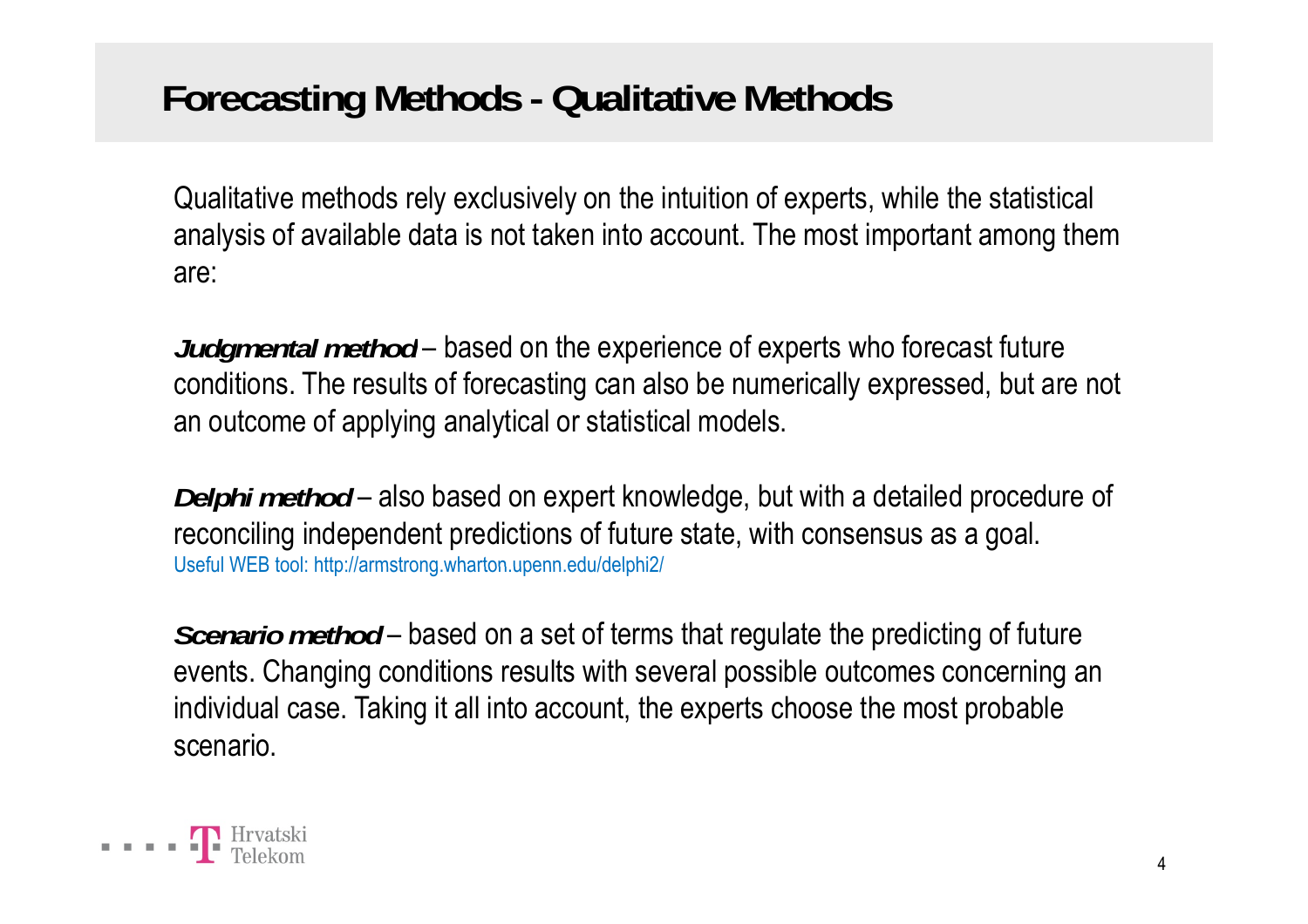# **Forecasting Methods - Quantitative Methods**

Quantitative methods are based on analytical and statistical models of the observed phenomenon. It is presumed, for the forecasting purposes, that the developed models will also be valid for the phenomenon description in the future.

The most important methods are:

*Time series methods* – predict the future based on the extrapolation of the available past information.

*Causal methods* – recognize the relations between the variables which are to be forecasted and the independent variables which can be interpreted. Their elements are regression models and various techniques for the evaluation of their applicability, as well as the reliability of forecasting results.

*Literature:*

Armstrong, J. S. (Eds): Principles of Forecasting: A Handbook for Researchers and Practitioners, Kluwer Academic Publishers, 2001 *Mostly available on Forecasting principles portal: http://www.forecastingprinciples.com/*

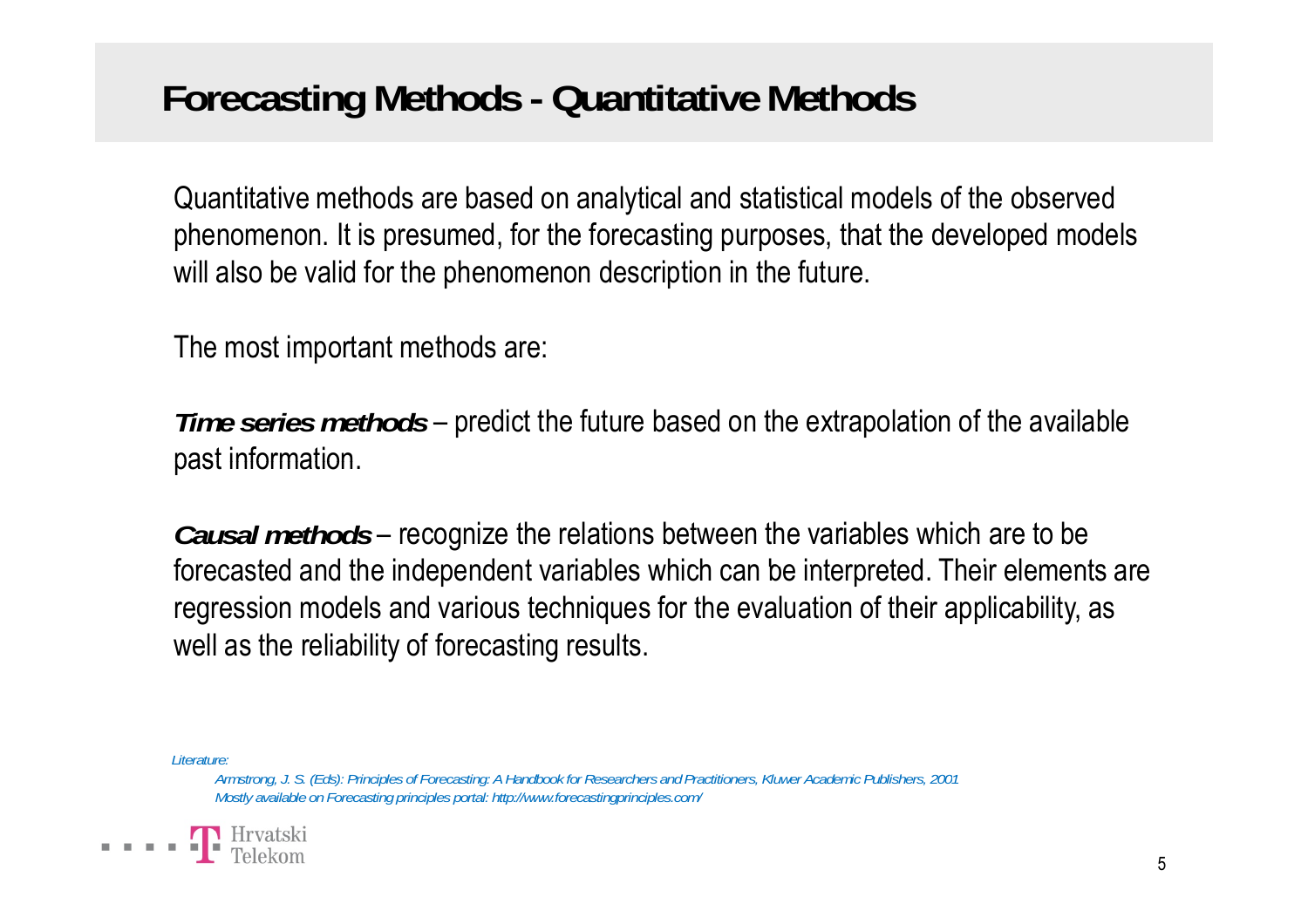# **Evolution of number of ICT customers**

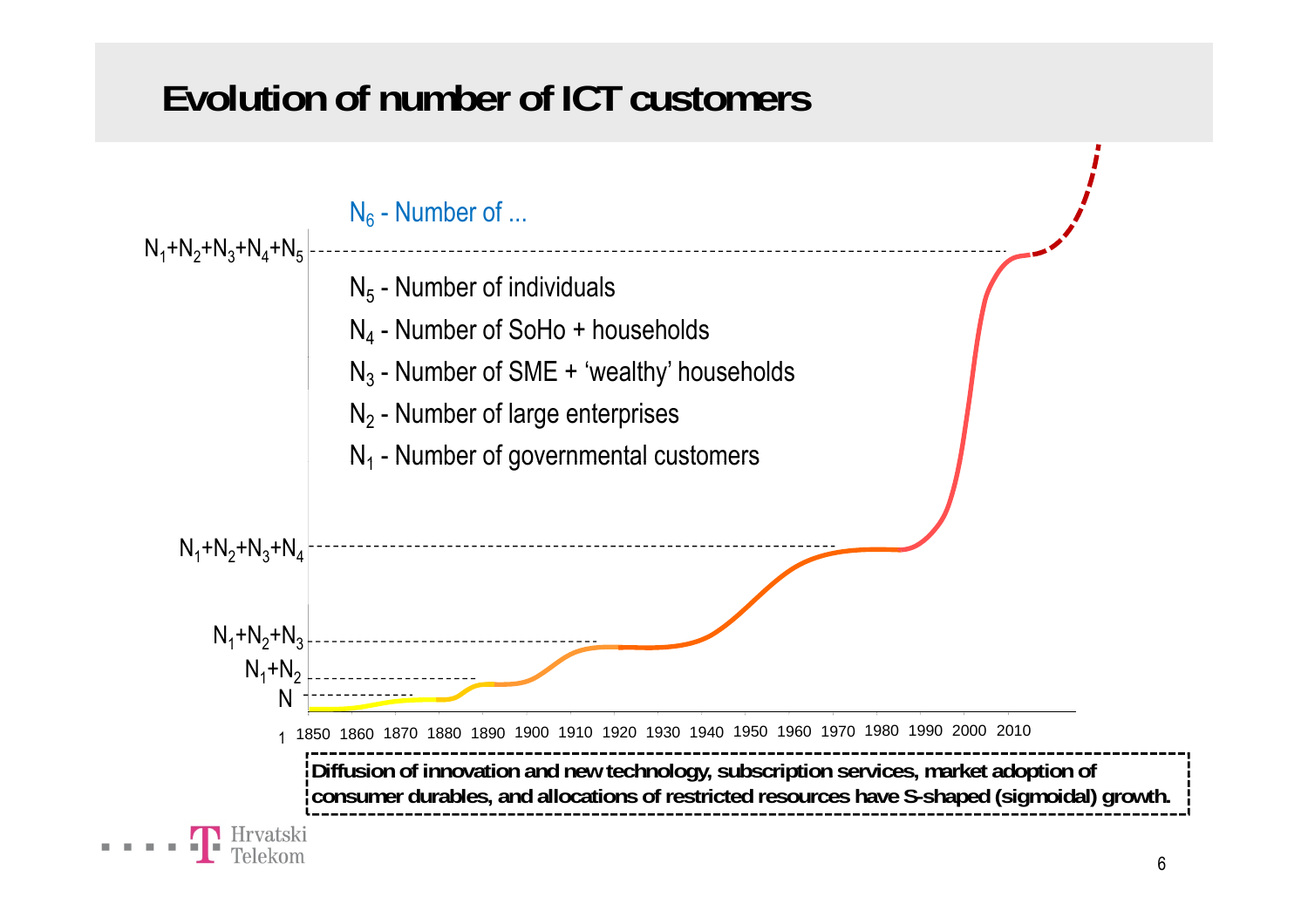# **ICT service life-cycle (SLC)**



**Typical market adoption of service y durin g entire SLC** *N*(*t*) - number of the users, *M*<sub>i</sub> - market capacities

**During the whole service life-cycle (SLC), market capacity changes in hops and resembles a series of stairs.**

- Service is unique and new on the market. Its market capacity  $\mathcal{M}_1$  is identical to the current total market capacity. Customer growth can me modeled by simple S-curve models.
	- New market opportunities for that service emerge (economical or technological). Its market capacity and current total market capacity are increased to  $M<sub>2</sub>$ 
		- Service is confronted with the first competition in unchanged market capacity. Number of customers *N*(*t*) decreases and service market capacity declines to  $\mathit{M}_{3}$  level
	- Counter-attack of observed service provider occurs – certain number of customers are coming back and/or new customers are captured. Service market capacity is increased to  $\mathcal{M}_4$ .
- $T_{5}$ & $T_{6}$  Further attacks from competitive service(s) lead to the number of users *N*(*t*) and market ca pacit y *M* the number of users *N*(*t*) and market capacity *l*<br>decrease. Competitive service can be identical service but offered by other provider(s), or similar, but technologically more advanced service(s). The last part of SLC is characterized with service obsolesce, substitution by new technology and service disappearance form the market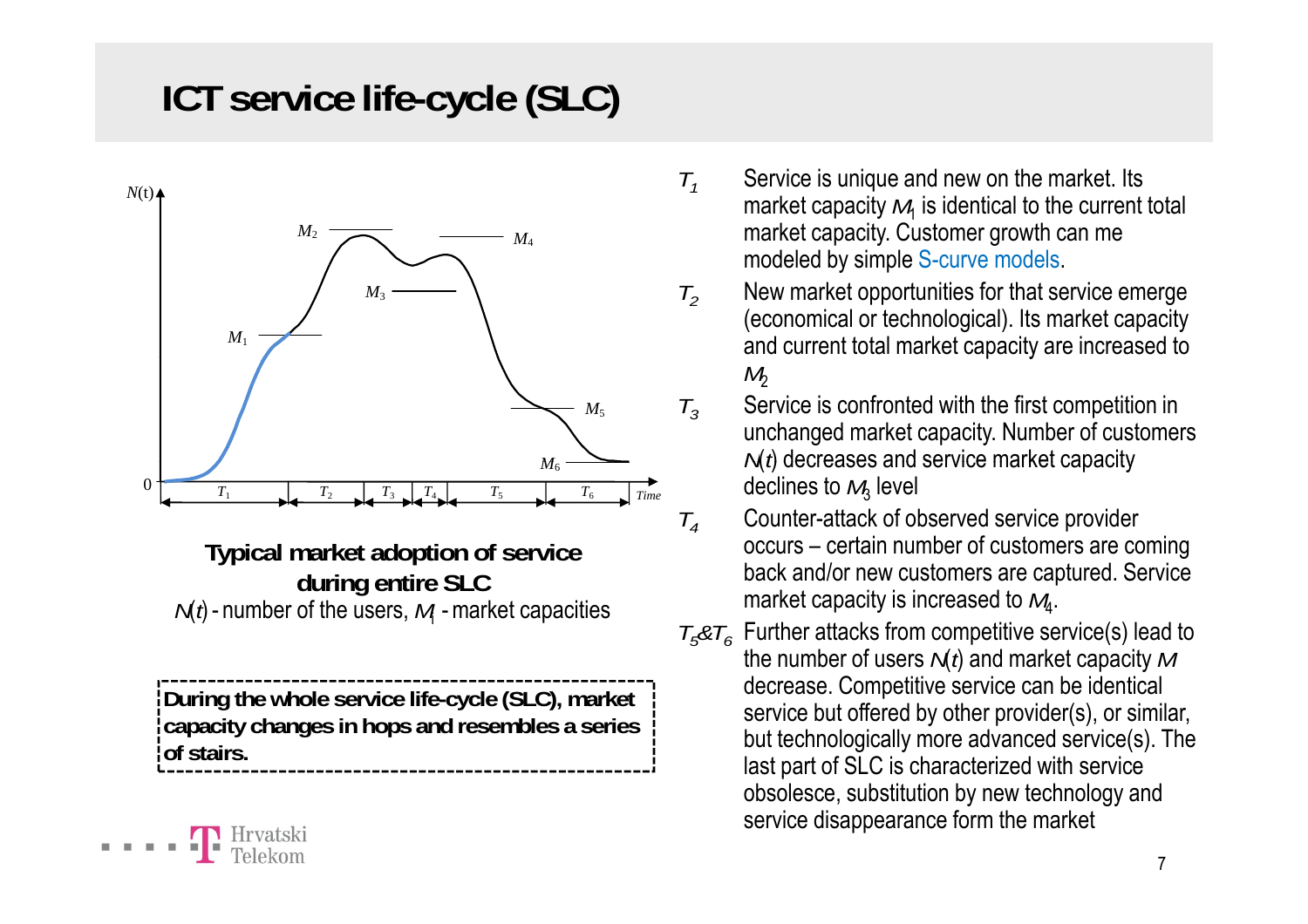# **ICT service life-cycle - Examples**





Number of public payphones in Finland 1980-2003

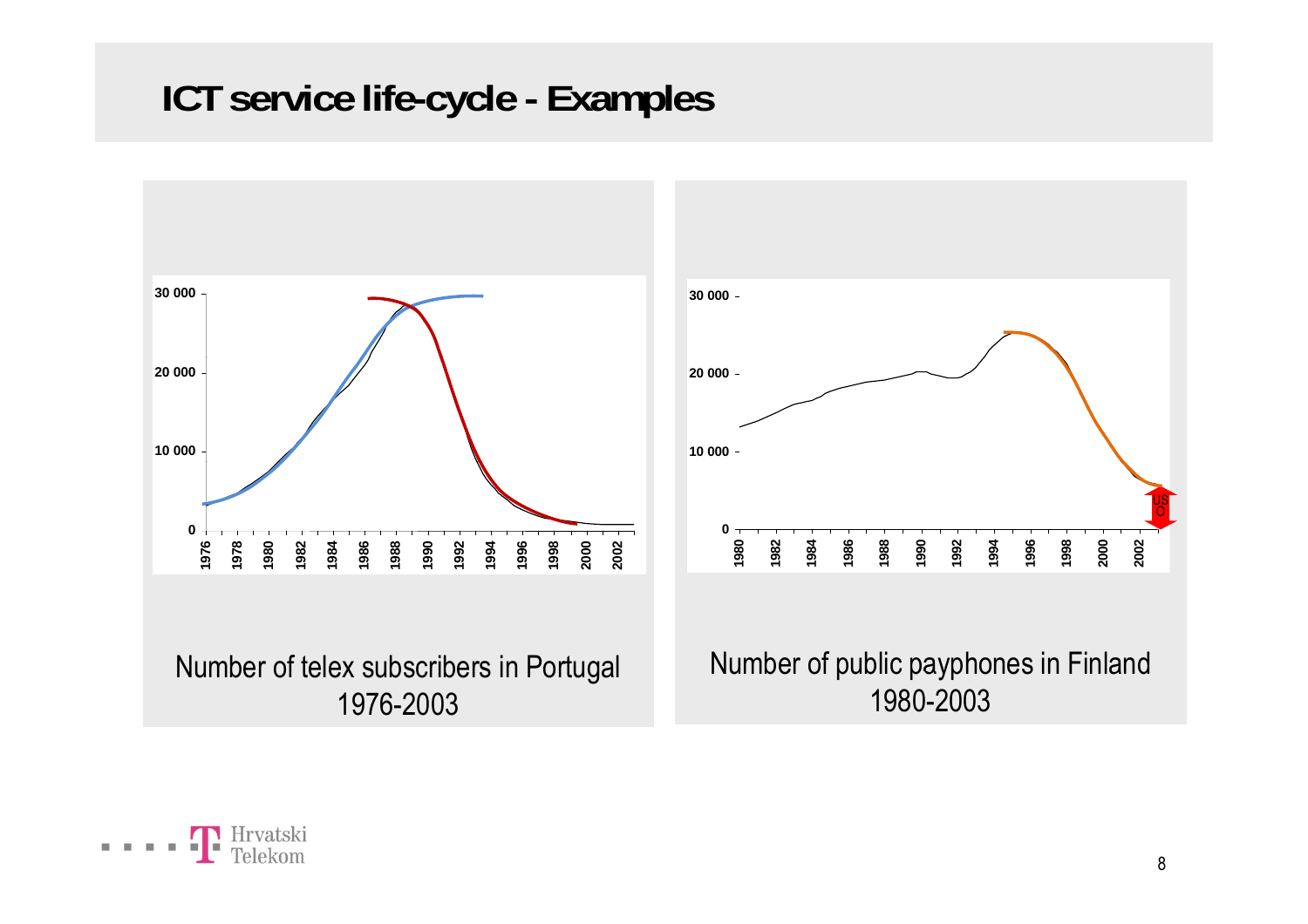# **Growth Models**

- -Modification of growth models for forecasting purposes
- -Determination of optimal model parameters

*Literature:*

*Makridakis, S., S. Wheelwright, R. Hyndman: Forecasting: Methods and Applications (3rd edition), Wiley, 1998*

*Meade, N. and T. Islam: Modelling and forecasting the diffusion of innovation – A 25-year review, International Journal of Forecasting, Vol 22, No. 3 (2006), pp 519-545*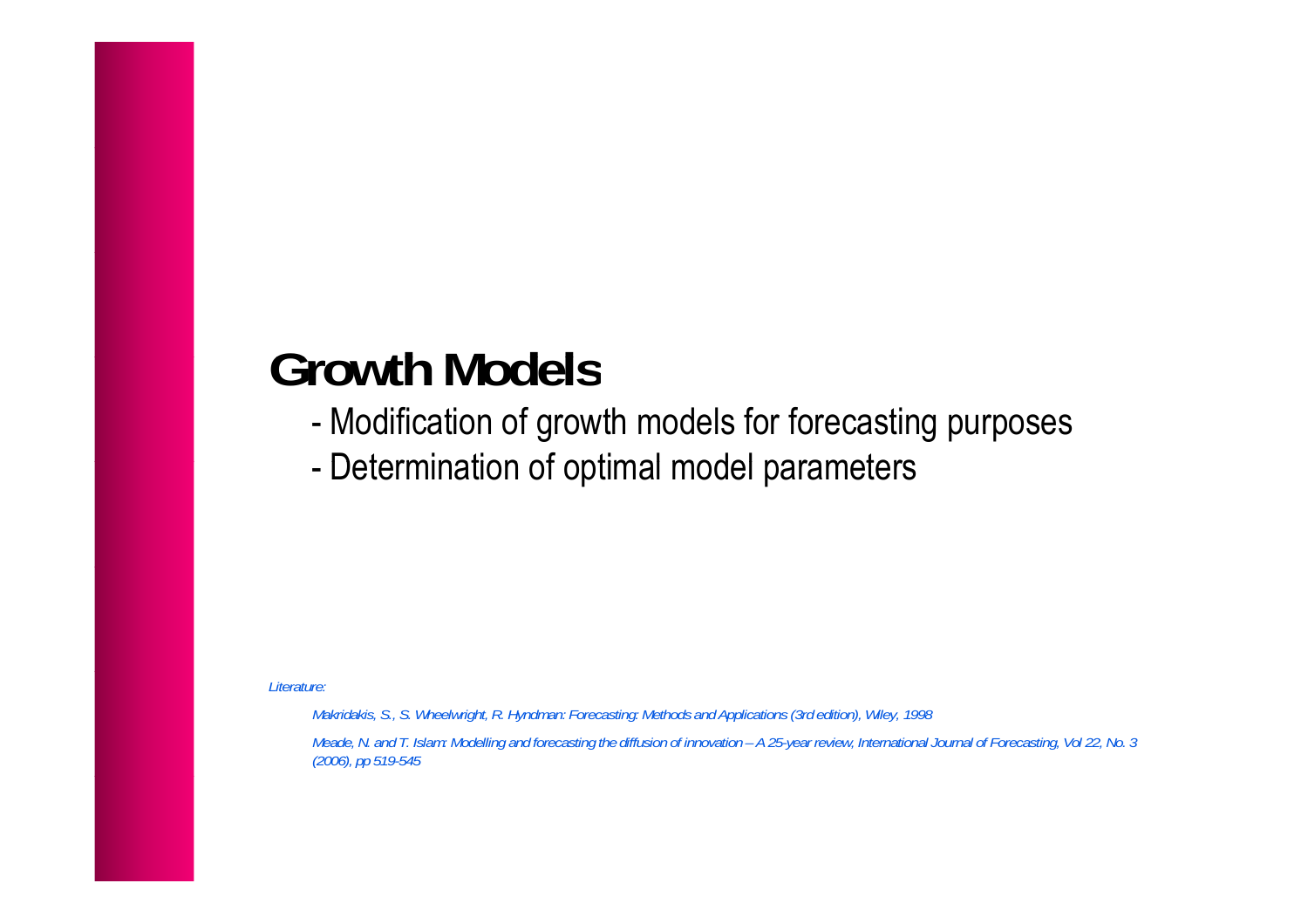# **Growth models – Modification for forecasting purposes**

#### Modifications:

 $\blacksquare$   $\blacksquare$   $\blacksquare$   $\blacksquare$   $\blacksquare$   $\blacksquare$   $\blacksquare$   $\blacksquare$   $\blacksquare$   $\blacksquare$   $\blacksquare$   $\blacksquare$   $\blacksquare$   $\blacksquare$   $\blacksquare$   $\blacksquare$   $\blacksquare$   $\blacksquare$   $\blacksquare$   $\blacksquare$   $\blacksquare$   $\blacksquare$   $\blacksquare$   $\blacksquare$   $\blacksquare$   $\blacksquare$   $\blacksquare$   $\blacksquare$   $\blacksquare$   $\blacksquare$   $\blacksquare$   $\blacks$ 

- $\rightarrow$  to accept external variables as model parameters:
	- explanatory marketing variables,
	- business operations information,
	- environmental variables;
- $\rightarrow$  Growth/decline of each segment of service life-cycle is S shaped.
- {<sup>α</sup>*i*} Set of model parameters resulting from fit of time series history
- {β*i*} Set of explanatory parameters resulting from qualitative forecasting; e.g. *t*<sub>s</sub> – time of launch;  $t_{\rm e}$ ,  $\mathcal{N}(t_{\rm e})$  – target point in the future; *M* – (local) market capacity of service; *t*<sub>m</sub> – time of peak of sales, etc  $\{ \gamma_i \}$
- {γ*i*} Set of auxiliary parameters which allows forecasting practitioner to adapt model to her/his specific needs needs.

| Time series $(t, M(t))$                                   |                            | $\{\alpha_i\}$    |        |               |
|-----------------------------------------------------------|----------------------------|-------------------|--------|---------------|
| <b>Explanatory variables</b>                              |                            |                   |        |               |
| Business op.<br>information                               | Qualitative<br>forecasting | $\{\beta_i\}$     | П      | <b>Result</b> |
| Environmental<br>variables<br><b>Auxiliary parameters</b> |                            | $\mathcal{Y}_i$ , | d<br>Č |               |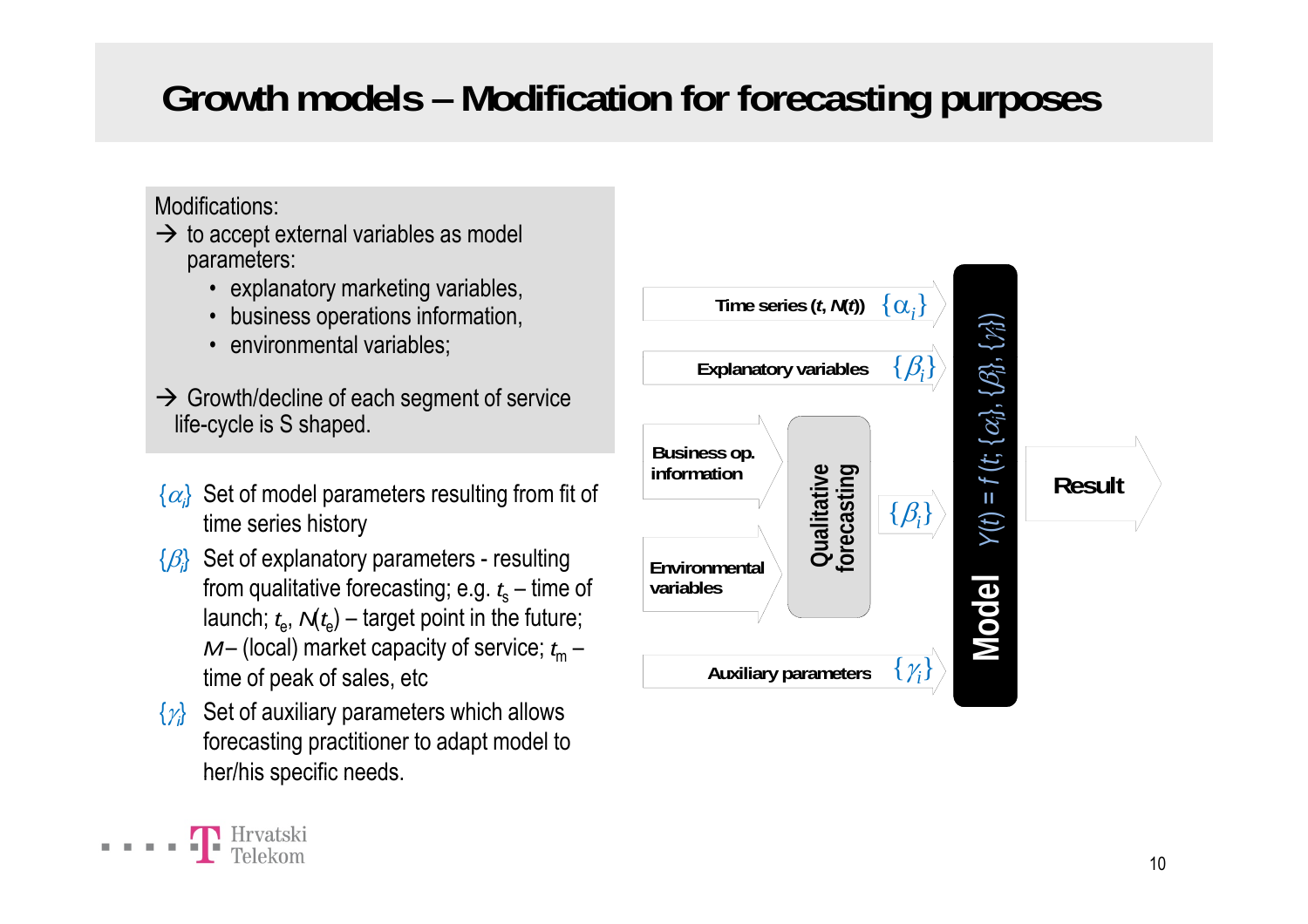# **Growth models – Modification for forecasting purposes**

**Environmental variables (BI – business intelligence):**

- **Customers**
- **Competition**
- **Influence of similar services**
- **Technology**
- **Macroeconomics**
- **Regulation**

**Business operations information (internal knowledge):**

- **Strategy**
- Present and planned resources (financial, HW/SW systems, HR, space, ...)
- **Planned date of service launch / service cancellation**
- **Service provision and activation ability**
- **Ability of sales and marketing**
- **Ability of vendors and partners**
- **IT- CRM/ DWH**
- •**…**

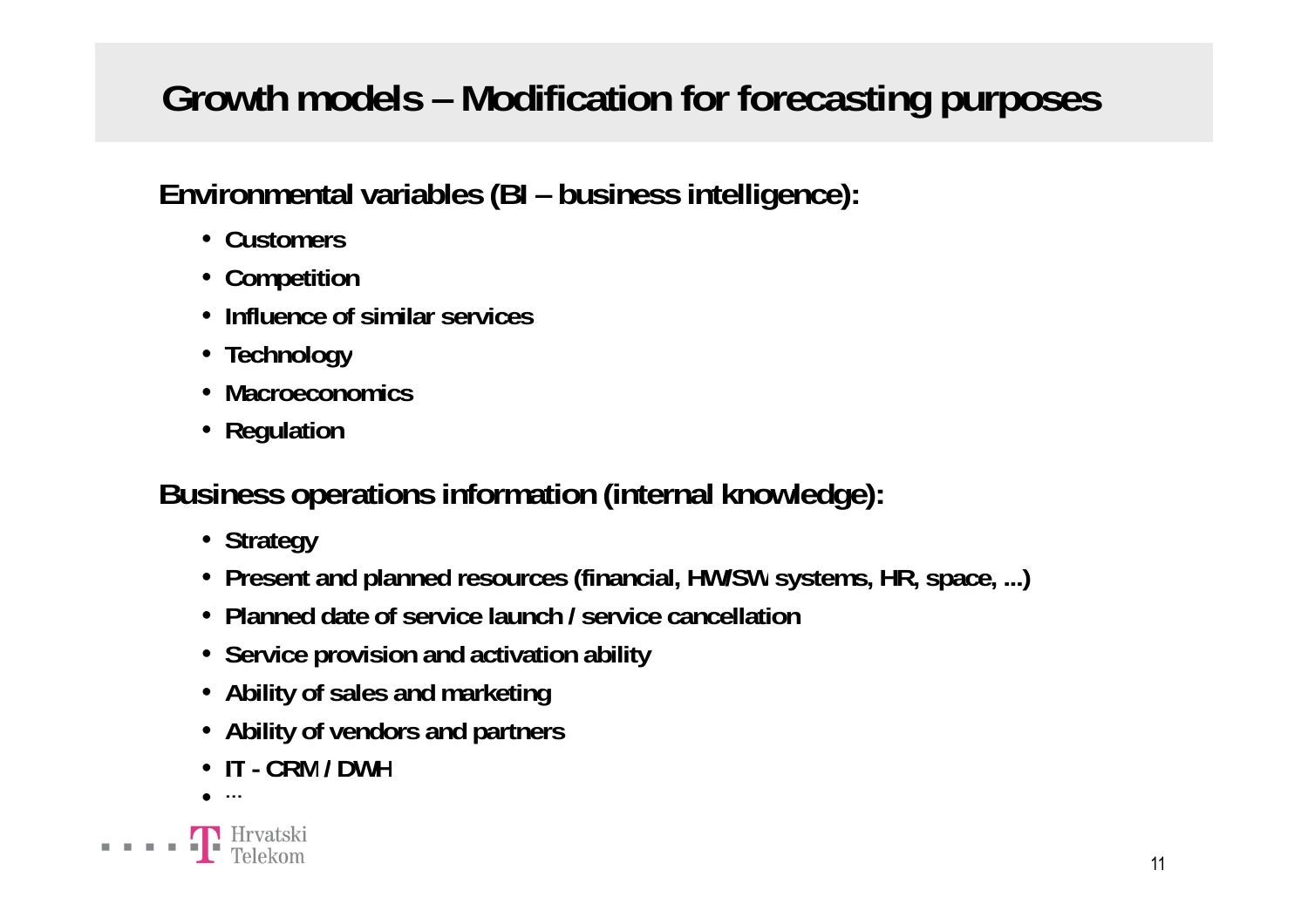# **Growth models – Determination of optimal parameters**

**Number of customers modeling:**

 $y(t) = f(t; a_1, a_2, ..., a_k)$ 

 $k$  free parameters – at least  $k$  known data points:  $({\it t}_{\sf i},\, {\sf N}({\it t}_{\sf j}))$ 

**Case: Exactly**  *n* **=**  *k* **data points are available** System of equations :  $N(t_i) - f(t_i; a_1, a_2, ..., a_k) = 0, \quad i = 1,...,k$ 

**Case: Available**  *n***,** *n* **>**  *k* **data points are available:**

 $\Rightarrow$  Weighted least squares method

Objective is to minimize sum of squared difference between data points and model evaluated points:

$$
S = \sum_{i=1}^{n} w_i \cdot [f(t_i; a_1, a_2, ..., a_k) - N(t_i)]^2
$$

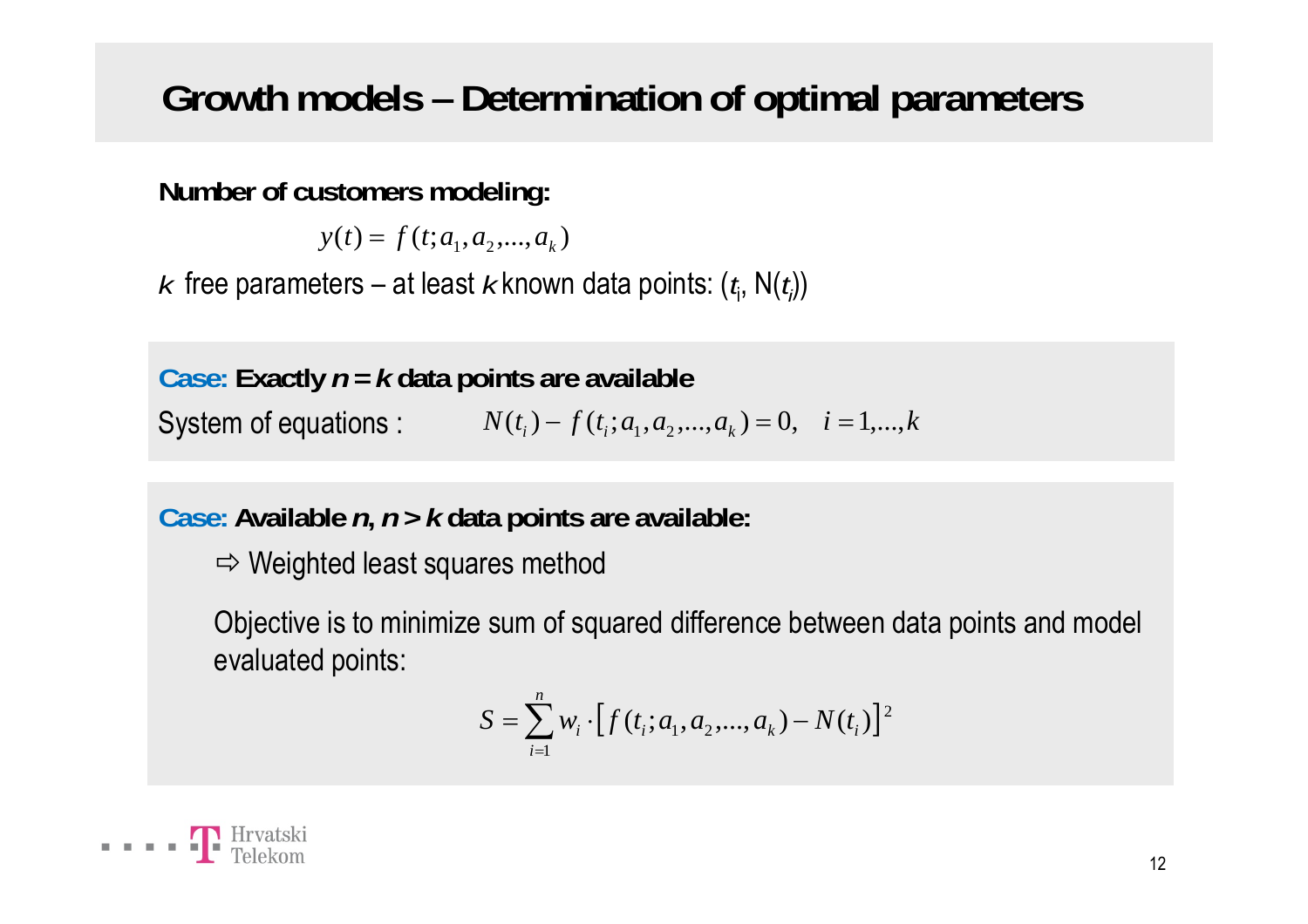# **Growth models – Determination of optimal parameters**

**Ordinary least squares method (OLS) Weighted least squares method**



**Values obtained for parameters are statistically smoothed, i.e. the influence of particular measurement errors of**  *N***(***t***) is reduced observed data**



Introduction of weights  $w_{\text{i}} \Rightarrow$  focus can be **set on the time interval near the last** 

*i*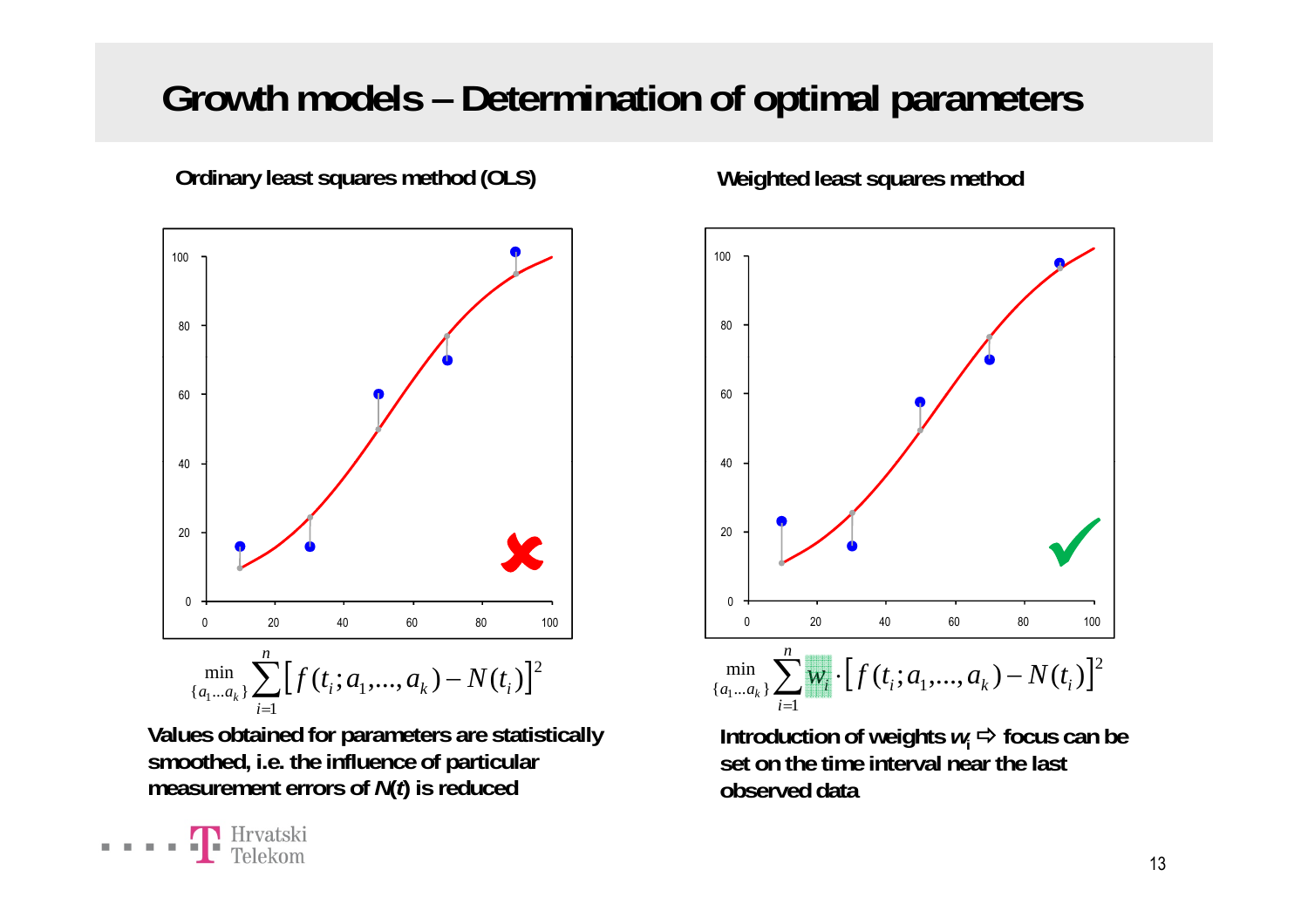## **Growth models – Determination of optimal parameters**

**Ordinary least squares method with fixed**  *v***alue of the last data point**  $(t_{\mathsf{f}}$  **,**  $\mathcal{N}(t_{\mathsf{f}}))$ 



**Ordinary least squares method with fixed value of a parameter**  *a* **k**

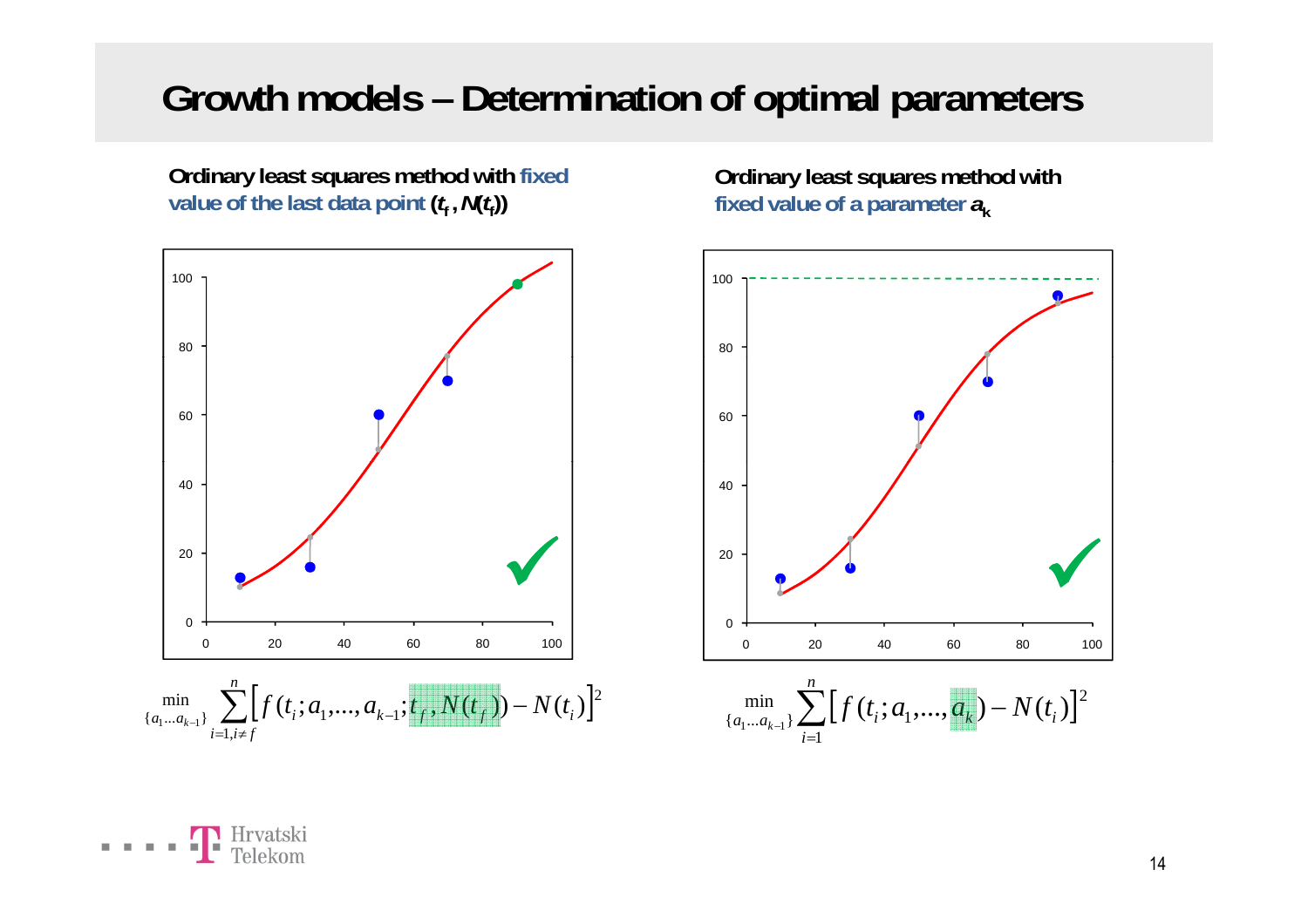# **Models for the First Segment of SLC**

- -The logistic model
- The Bass model

Literature:

*http://www.telenor.com/no/resources/images/144-154\_GrowthModels-ver1\_tcm26-36191.pdf*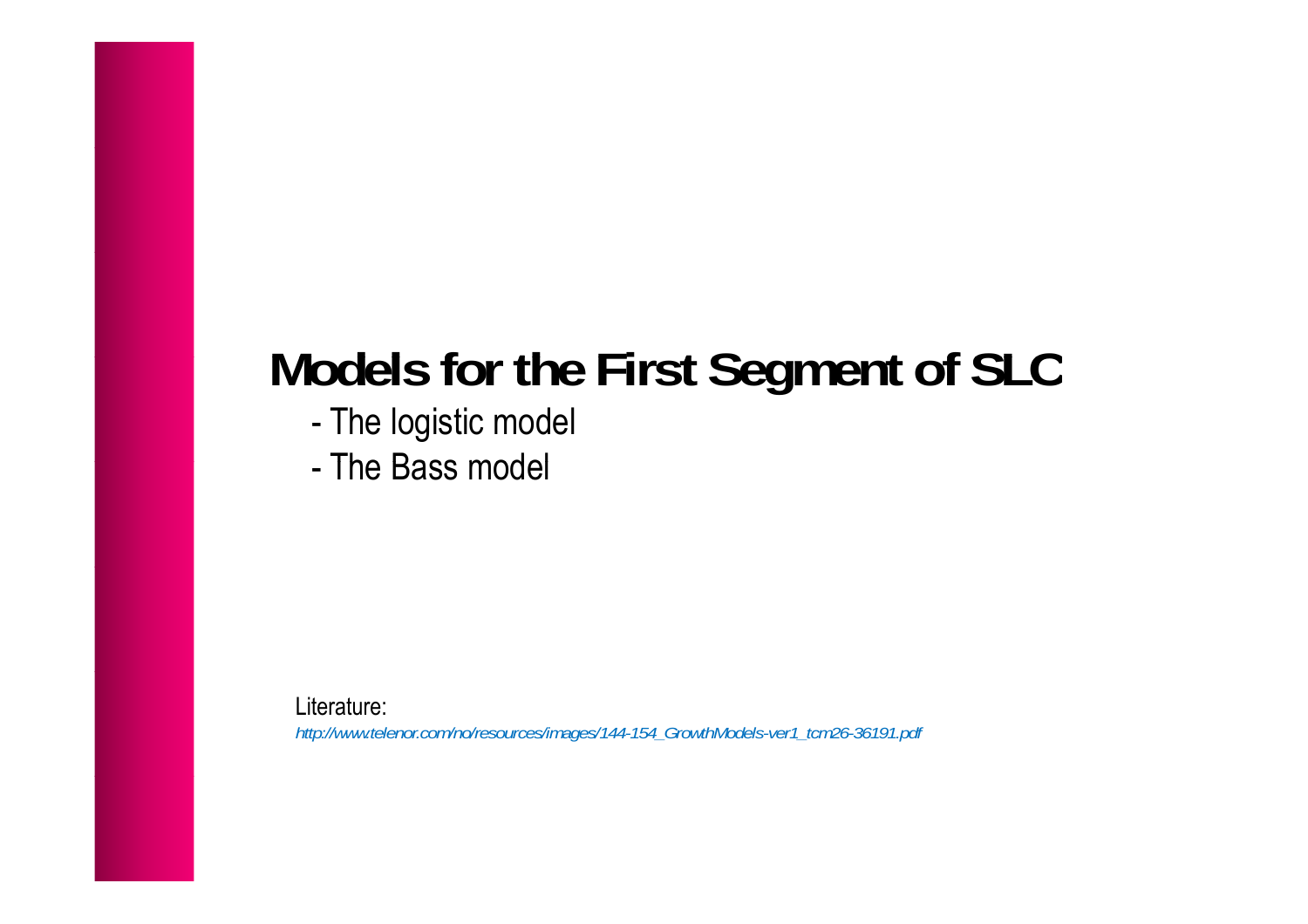# **The logistic model**

**Describes growth of the number customers observed over time in a closed market, without the impact of any other service**



- $\Rightarrow$  Inflexion for *t* =*b*, when L(b) = *M* / 2 (maximum of sales)
- $\Rightarrow$  S-curve is centro-symmetric regarding inflexion point I (*b*, M/2):
- $\Rightarrow$  "Hardly starts to grow up" problem. i.e. *t* for which  $L(t) = 0$  does not exist!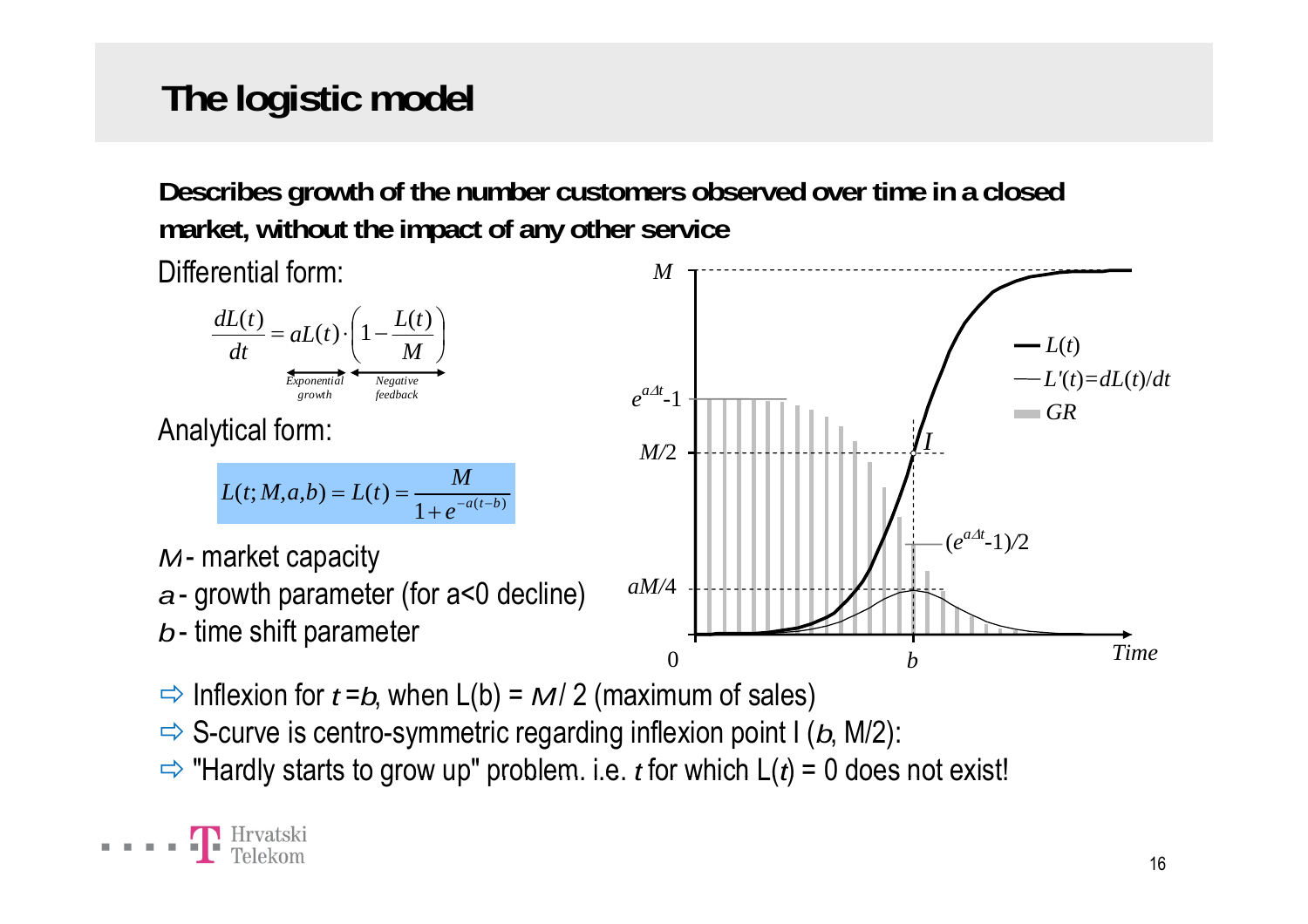# **The logistic model**

**100% 100% 50% 75%** *a = A a = -A* **50% 75%***a = A a = 0.5·A***0%25%** *-15 -10 B-5B B+5 +10 +15* **0%25%** *-15 -10 B-5B B+5 +10 +15 B- B-BBB+B+B- B-BBB+B+* **75%100%** *b = B*  $b = B-5$ **75% 100%** *M = MC M = 0.7·MC* **25% 50% 25%50% 0%** *B-15 B-10 B-5B B+5 B+10 B+15* **0%***B-15 B-10 B-5B B+5 B+10 B+15*

Effect of logistic model parameter change on the form of S-curve

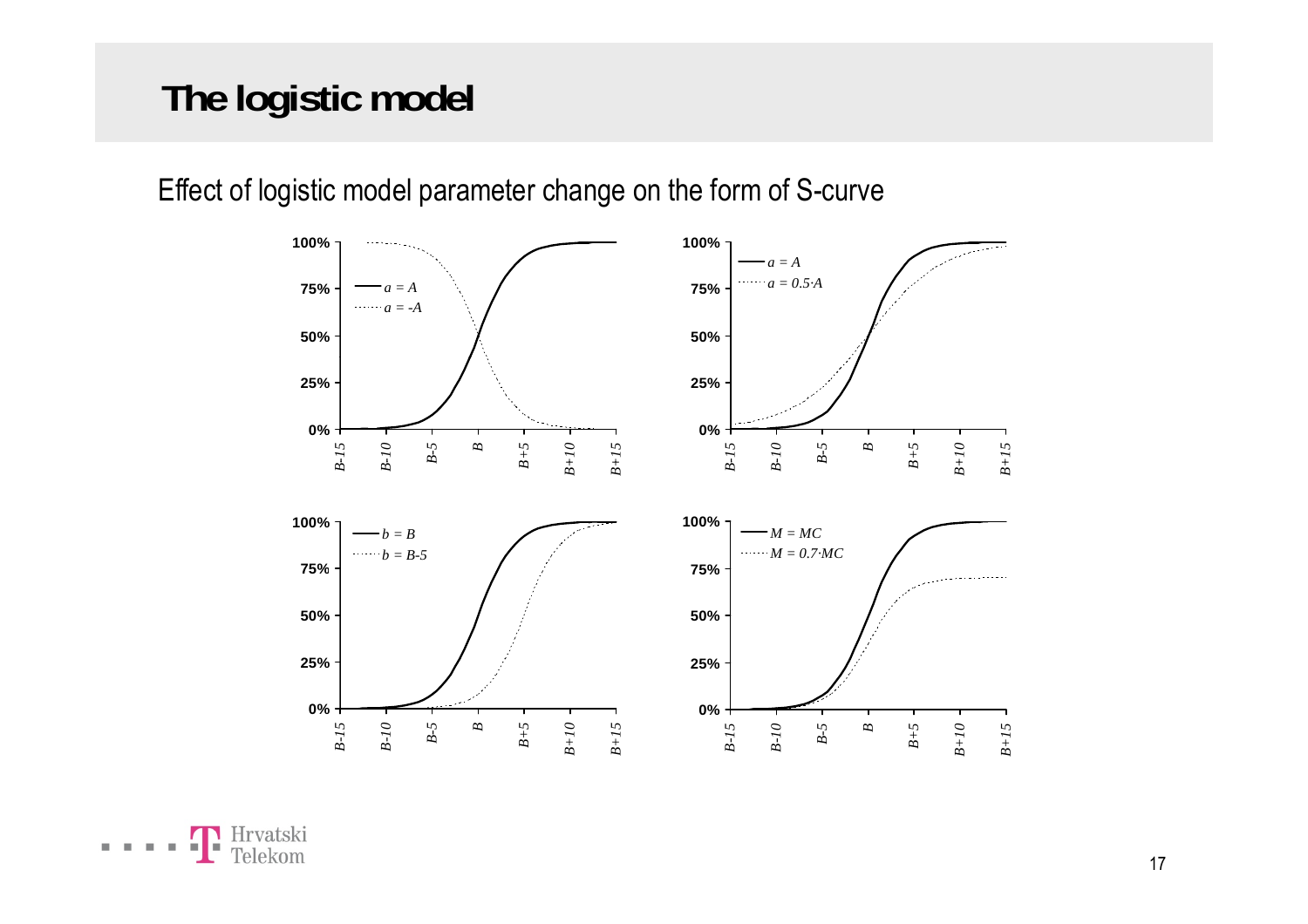# **The logistic model - examples**

**Applications:**

- Biological growth
- Adoption of  $\vert$   $\vert$   $^{20}$ consumer durables
- Subscription services
- Diffusion of innovation and new technology
- Allocations of restricted resources



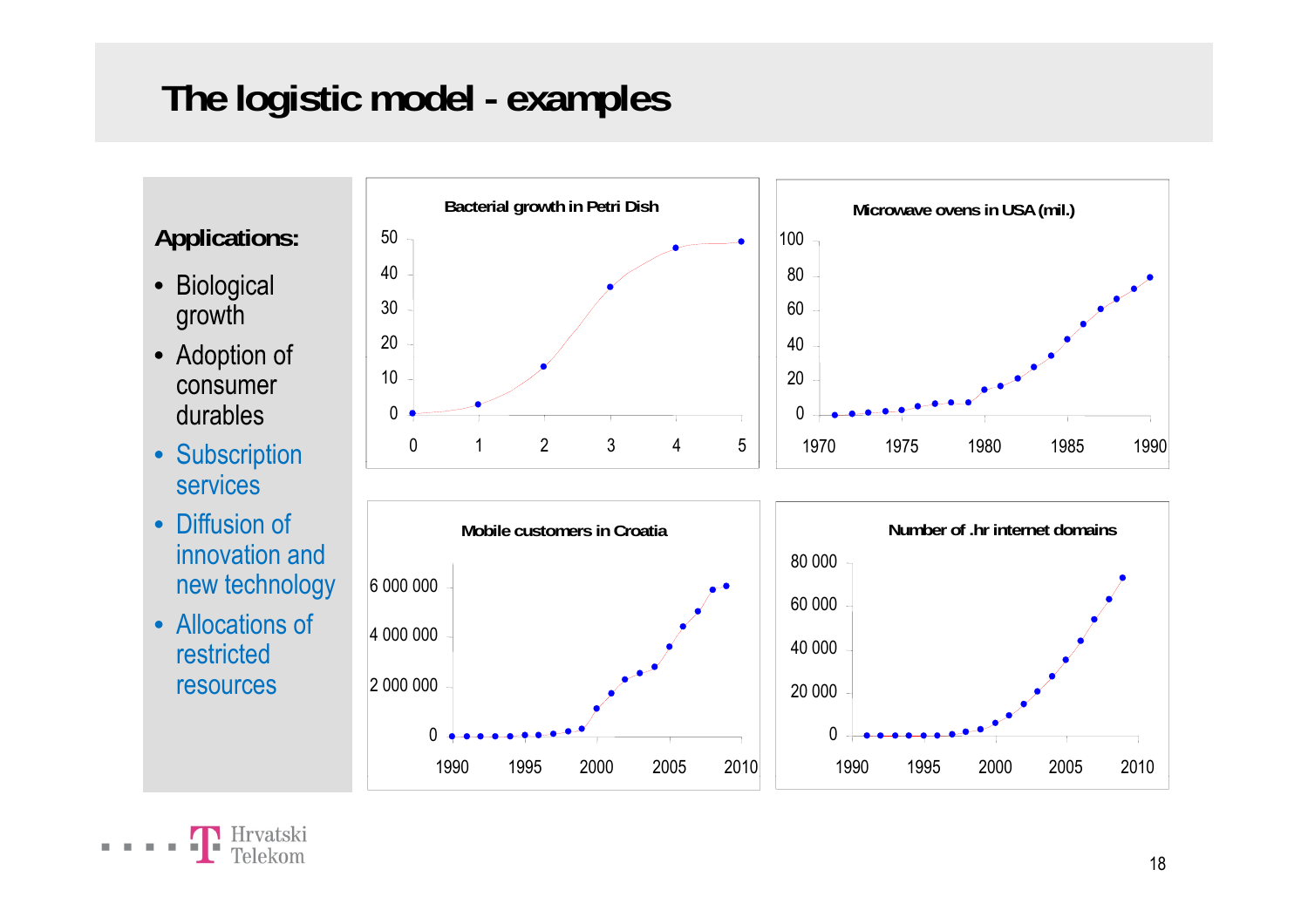## **The logistic model through two fixed points**

Embedded values of two (known) data points: (*t*<sub>s</sub> , *u M*) and (*t*<sub>e</sub> , *v M*) : *M* $v \cdot M$  $\begin{bmatrix} 1 & 1 \\ 1 & 1 \end{bmatrix}$  $\frac{1}{\lambda} \left[ \ln \left( \frac{1}{2} - 1 \right) - \ln \left( \frac{1}{2} - 1 \right) \right]$ Δ*t*  $-L(t)$  $\overline{\phantom{a}}$  $\lfloor \ln \rfloor - -1 \rfloor - \ln \lfloor -1 \rfloor$ ⎣  $\frac{1}{\Delta t} \left| \ln \left( \frac{-1}{u} \right) - \ln \left( \frac{-1}{v} \right) \right|$  $=$   $\frac{1}{\ln}$   $\ln \frac{1}{2}$   $-1$   $\ln \frac{1}{2}$   $-1$ *t* |  $\langle u \rangle$  |  $\langle v \rangle$ *a*  $\left(\frac{1}{-1}\right)$ *u·M*⎟ ⎠  $\left(\frac{1}{-1}\right)$ ⎝  $\int -\ln\left(\frac{1}{v}-\right)$  $\left(\frac{1}{-1}\right)$ ⎝  $\begin{pmatrix} 1 \\ -1 \end{pmatrix}$  $\left(\frac{-1}{u}\right)$  $=t_{\rm c}+\Delta$  $\ln\left(\frac{1}{-1}\right) - \ln\left(\frac{1}{-1}\right)$  $\ln \frac{1}{2} - 1$ s *uv* $b = t + \Delta t$ *t*s $t_e$ *Time* 

Condition: 0 <  $\mu$ <  $\nu$ < 1;  $~\Delta t$ = time to saturation

Case of symmetrical values for *u* and *v* = 1 - *u* :

$$
a = \frac{2}{\Delta t} \ln \left( \frac{1}{u} - 1 \right) \quad b = t_{\rm s} + \frac{\Delta t}{2}
$$

 $\Rightarrow$  model has form:

$$
L(t; M, ts, \Delta t, u) = \frac{M}{1 + \left(\frac{1}{u} - 1\right)^{1 - 2(t - ts)/\Delta t}}
$$

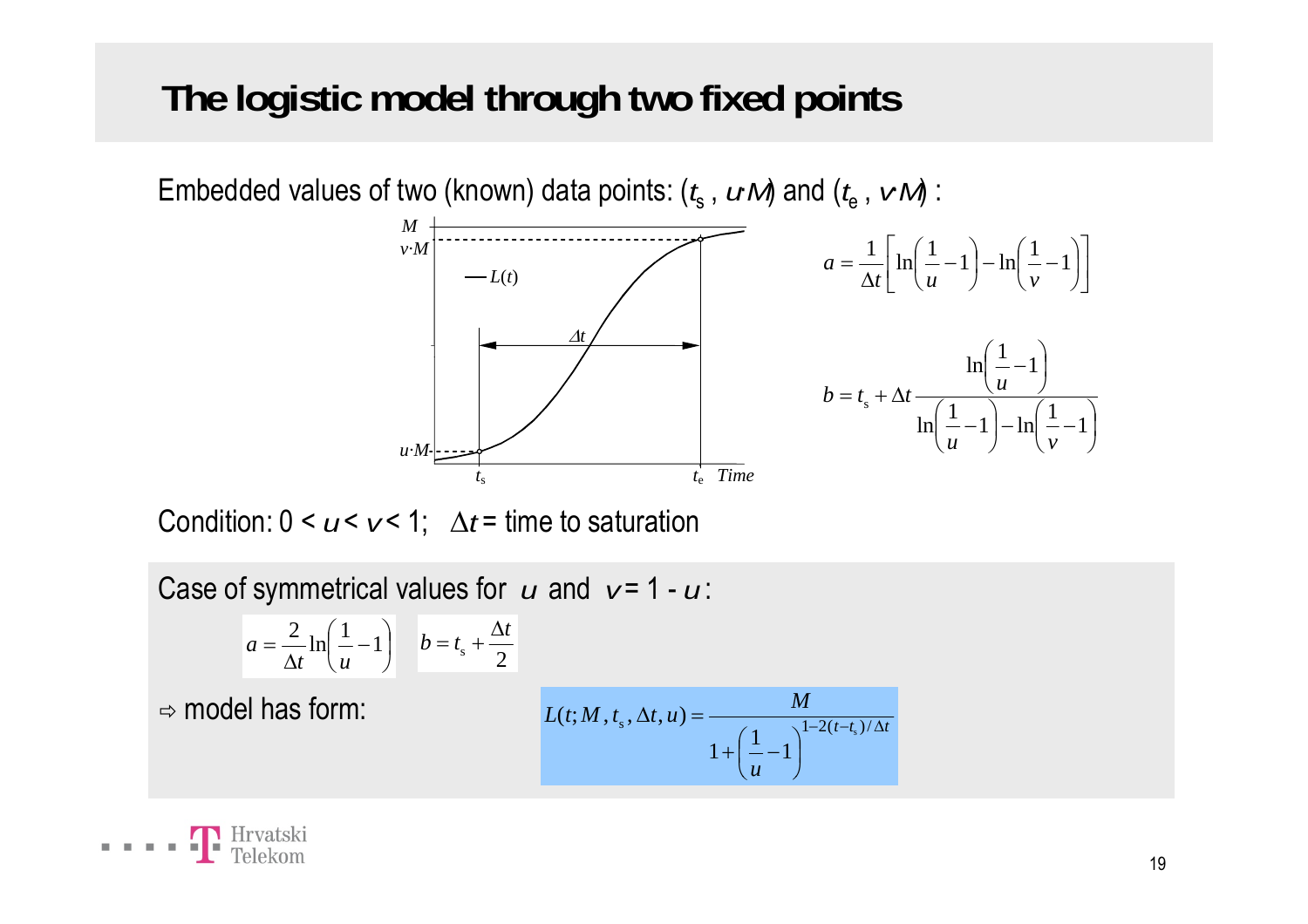# **The logistic model through two fixed points**

Framework for forecasting of new services adoption prior to launch:

|                       | $u = 5\%$ , $v = 95\%$                         | $u = 10 \%$ , $v = 90 \%$                      |
|-----------------------|------------------------------------------------|------------------------------------------------|
| $\Delta t = 2$ years  | $N(t) = \frac{M}{1 + e^{-2.944(t - t_s - 1)}}$ | $N(t) = \frac{M}{1 + e^{-2.197(t - t_s - 1)}}$ |
| $\Delta t = 5$ years  | $N(t) = \frac{M}{1+e^{-1.178(t-t_s-2.5)}}$     | $N(t) = \frac{M}{1+e^{-0.879(t-t_s-2.5)}}$     |
| $\Delta t = 10$ years | $N(t) = \frac{M}{1+e^{-0.589(t-t_s-5)}}$       | $N(t) = \frac{M}{1+e^{-0.439(t-t_s-5)}}$       |
| $\Delta t = 15$ years | $N(t) = \frac{M}{1+e^{-0.393(t-t_s-7.5)}}$     | $N(t) = \frac{M}{1+e^{-0.293(t-t_s-7.5)}}$     |

According to: T. Modis - *Conquering Uncertainty*, McGraw-Hill, 1998:

**Services** consist of units sold that have typical life-cycle of 6 to 10 quarters Service families consist of related services that have a typical business cycle of 5 years **Basic technologies** consist of a set of related service families that have a typical cycle of 10 to 15 years

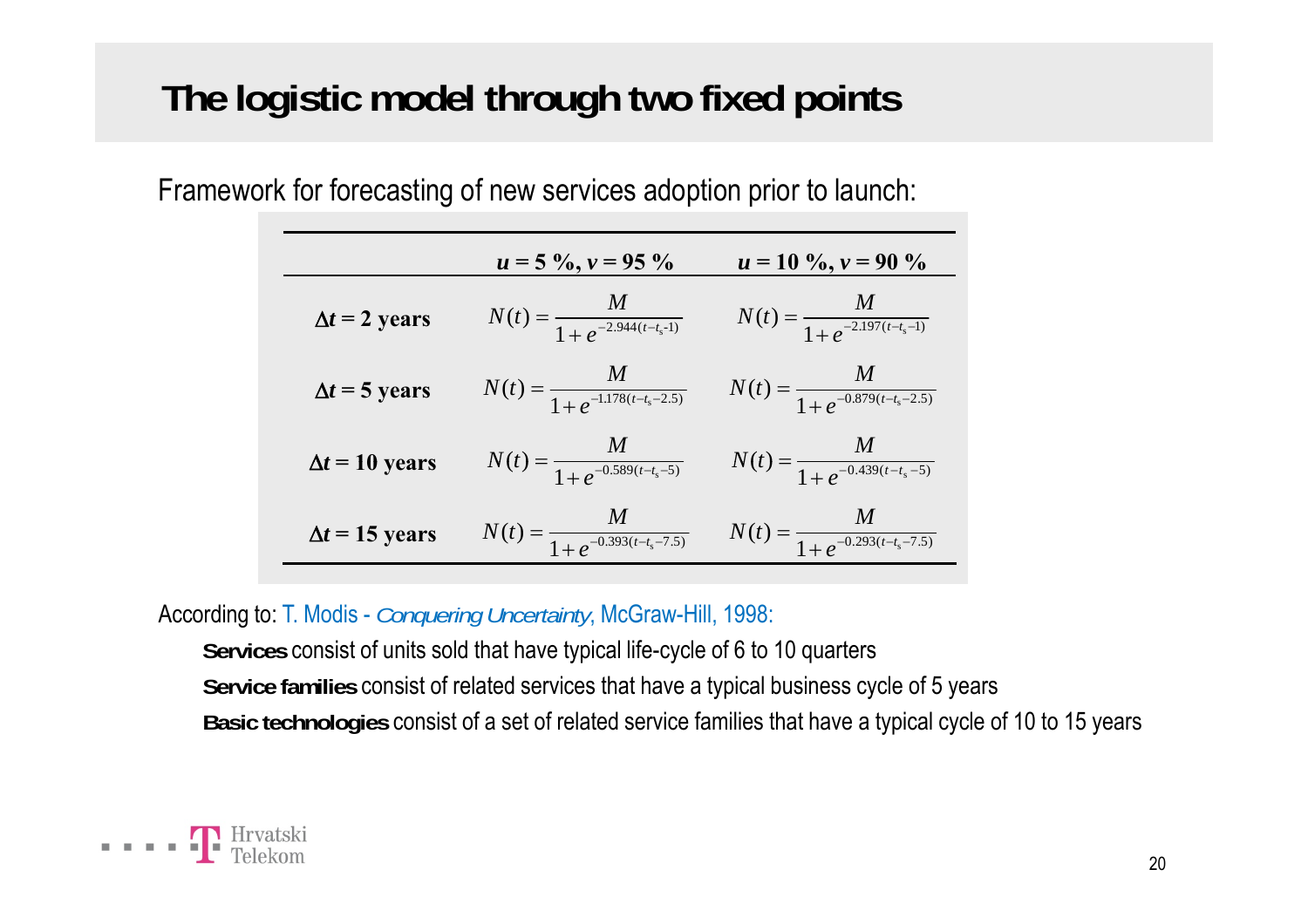# **The Bass model**

**Introduces the effect of innovators via coefficient of innovation** *p***, which corrects deficiency of simple logistic growth** 

Differential form:

$$
\frac{dB(t)}{dt} = qB(t)\left(1 - \frac{B(t)}{M}\right) + p(M - B(t))
$$
  
Effect of imitators  
(Logistic growth) Effect of  
innovators

Analytical form:

$$
B(t; M, p, q, t_s) = B(t) = M \frac{1 - e^{-(p+q)(t-t_s)}}{1 + \frac{q}{p} e^{-(p+q)(t-t_s)}}
$$

- $M$  market capacity
- *p*  coefficient of innovation, *p* > 0
- *q* coefficient of imitation, *q* ≥ 0
- $t_{\rm s}$  time when service is introduced,  $B(t_{\rm s})$ =0
- $\Rightarrow$  4 free parameters
- $\Rightarrow$  shape of S-curve similar to the logistic growth model, but shifted down on *y*-axis

. . . . **.** P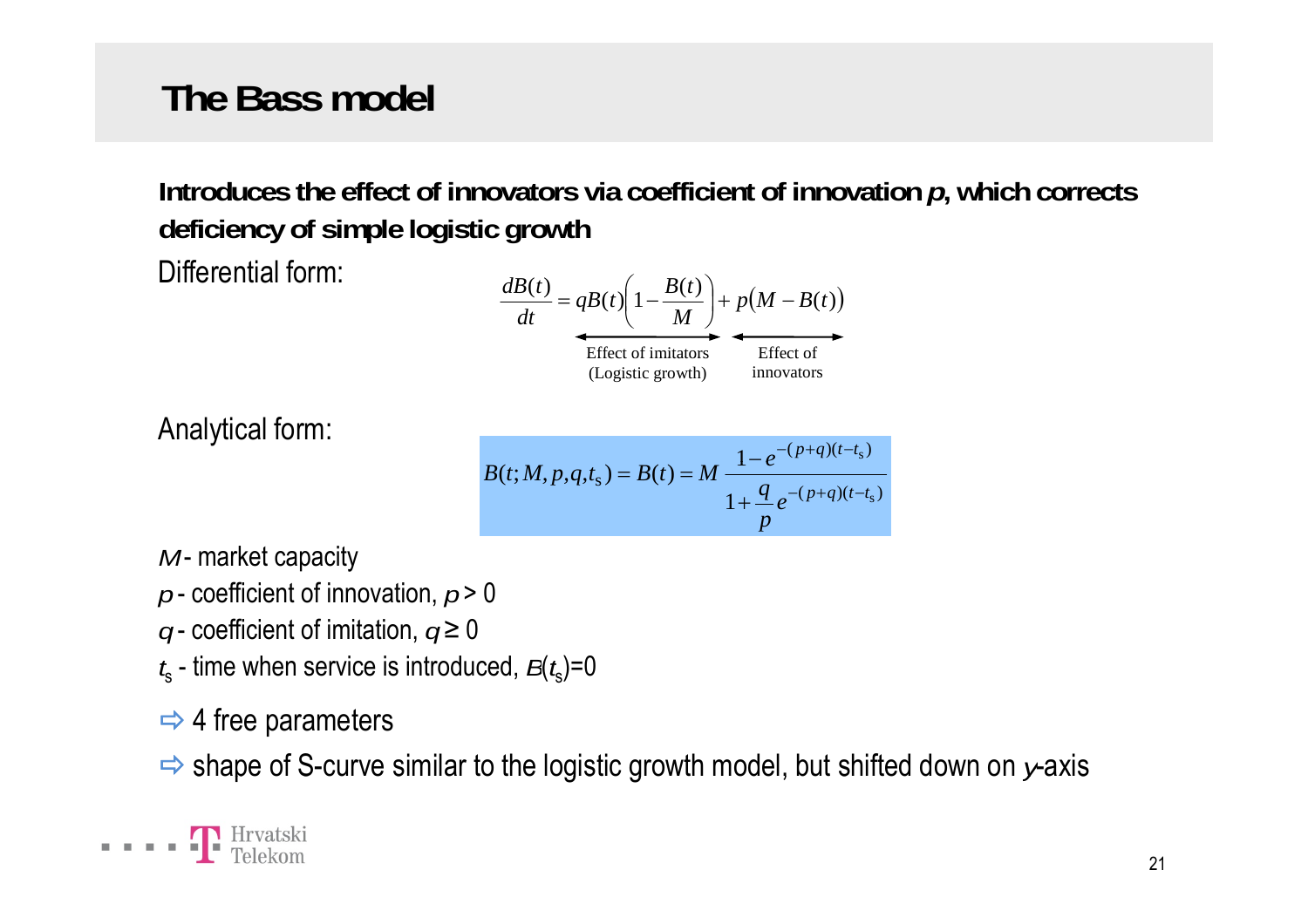# **The Bass model - Examples of durables diffusion**



#### For all product  $t_{\mathsf{s}}$  is fixed and  ${\mathcal{M}}$ is set to 100.

Literature: Bass Basement Research Institute: http://bassbasement.org *Data: Predicting the speed of technology introduction http://andorraweb.com/bass*

**T** Hrvatski Telekom

**TELEVISION**  $\mathcal{A}$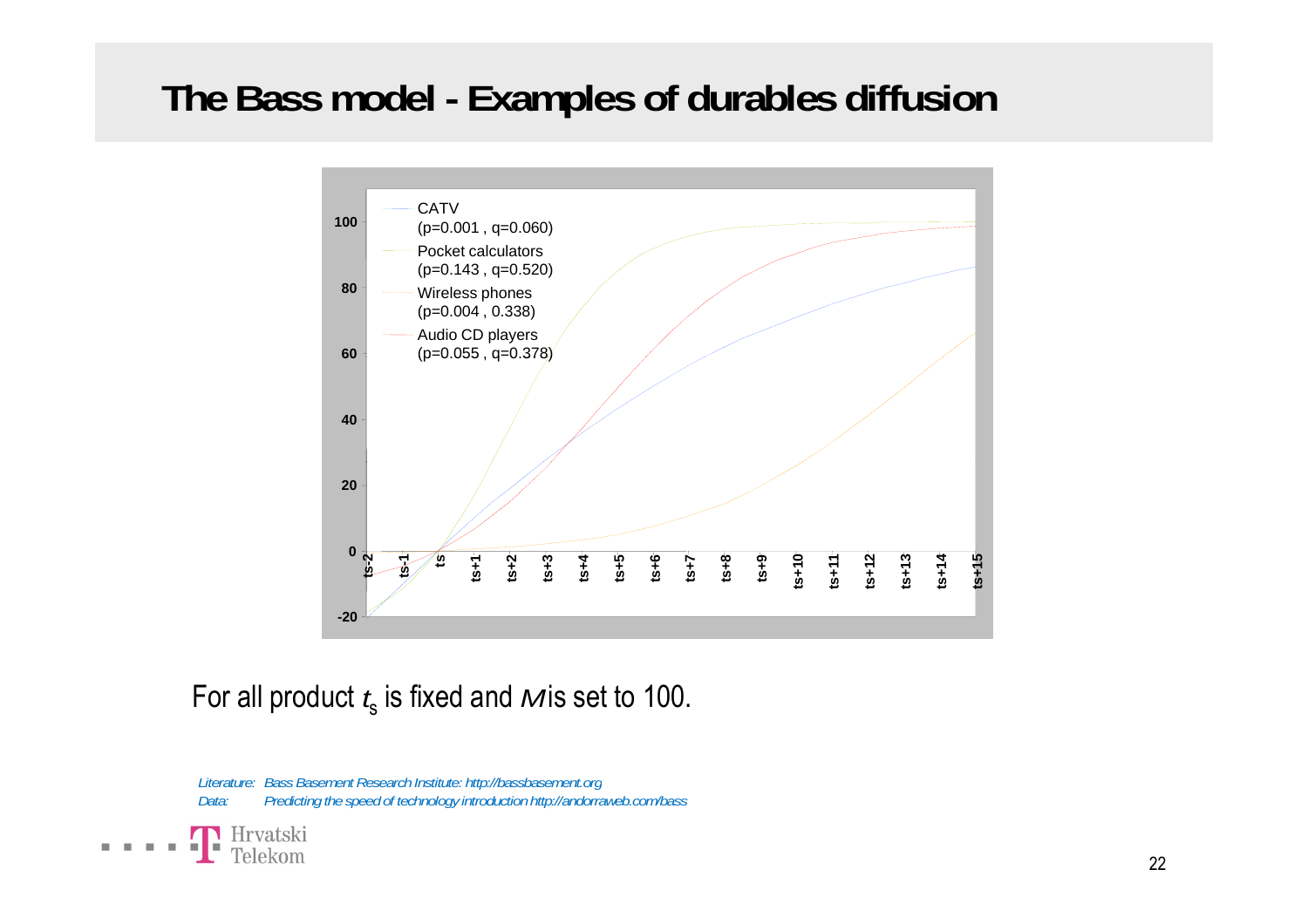## **The Bass model - Examples of durables diffusion**

#### Databases and software tools (e.g. *GBASS*):

| Product/Technology                  | <b>Period of Analysis</b> | $\boldsymbol{v}$ | a     | m     |
|-------------------------------------|---------------------------|------------------|-------|-------|
| <b>Electrical Appliances</b>        |                           |                  |       |       |
| Room air conditioner                | 1950-1979                 | 006              | .185  | 60.5  |
| Bed cover                           | 1949-1979                 | .008             | .130  | 72.2  |
| Blender                             | 1949-1979                 | .000             | .260  | 54.5  |
| Can opener                          | 1961-1979                 | .050             | .126  | 68.0  |
| Electric coffee maker               | 1955-1979                 | .042             | .103  | 100.0 |
| Clothes dryer                       | 1950-1979                 | 009              | 143   | 70.1  |
| Clothes washer                      | 1923-1971                 | .016             | .049  | 100.0 |
| Coffee maker ADC                    | 1974-1979                 | .077             | 1.106 | 32.2  |
| Curling iron                        | 1974-1979                 | .101             | .762  | 29.9  |
| Dishwasher                          | 1949-1979                 | .000             | .213  | 47.7  |
| Disposer                            | 1950-1979                 | .000             | .179  | 50.4  |
| Fondue                              | 1972-1979                 | .166             | .440  | 4.6   |
| Freezer                             | 1949-1979                 | .019             | .000  | 94.2  |
| Frypan                              | 1957-1979                 | .142             | .000  | 65.6  |
| Hair dryer                          | 1972-1979                 | .055             | .399  | 51.6  |
| Hot plates                          | 1932-1979                 | .056             | .000  | 26.3  |
| Microwave oven                      | 1972-1990                 | .002             | .357  | 91.6  |
| Mixer                               | 1949-1979                 | 000              | .134  | 97.7  |
| Power leaf blower (gas or electric) | 1986-1996                 | .013             | .315  | 26.0  |
| Range                               | 1925-1979                 | .004             | .065  | 63.6  |
| Range, built-in                     | 1957-1979                 | .048             | .086  | 21.7  |
| Refrigerator                        | 1926-1979                 | .025             | 126   | 99.7  |
| Slow cooker                         | 1974-1979                 | .000             | 1.152 | 34.4  |
| Steam iron                          | 1950-1979                 | .031             | .128  | 100.0 |
| Toaster                             | 1923-1979                 | .038             | .000  | 100.0 |
| <b>Consumer Electronics</b>         |                           |                  |       |       |
| Cable television                    | 1981-1994                 | .100             | .060  | 68.0  |
| Calculators                         | 1973-1979                 | 143              | .520  | 100.0 |
| Camcorder                           | 1986-1996                 | .044             | .304  | 30.5  |
| CD player                           | 1986-1996                 | .055             | .378  | 29.6  |
| Cellular telephone                  | 1986-1996                 | .008             | .421  | 45.1  |
| Cordless telephone                  | 1984-1996                 | .004             | .338  | 67.6  |
| Electric toothbrush                 | 1991-1996                 | .110             | .548  | 14.8  |
| Home PC (millions of units)         | 1982-1988                 | .121             | .281  | 25.8  |
| Radio                               | 1922-1934                 | .027             | .435  | 100.0 |
| Telephone answering device          | 1984-1996                 | .025             | .406  | 69.6  |
| Television, black and white         | 1949-1979                 | .108             | .231  | 96.9  |
| Television, color                   | 1965-1979                 | .059             | .146  | 100.0 |
| <b>VCR</b>                          | 1981-1994                 | 025              | 603   | 76.3  |

*Lilien, G. L., A. Rangaswamy, C. Van den Bulte, Diffusion Models: Managerial Applications and Software, New-Product Diffusion Models pp. 295-336, Kluwer Academic Publishers*

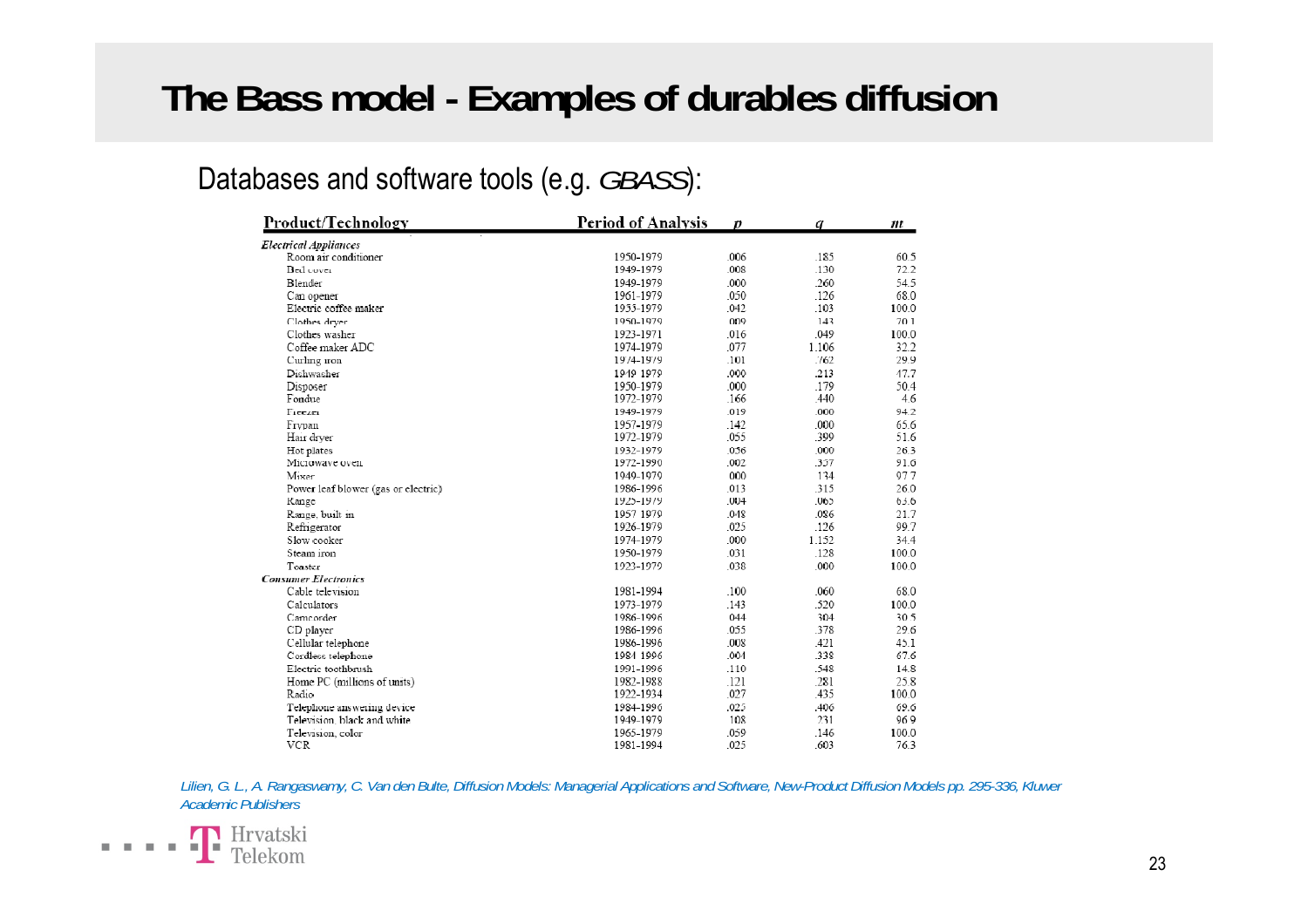## **The Bass model**

### **Characteristic values and points of the Bass model of growth**

Inflexion point is after service launch

n point is after service launch **Inflexion point is before service launch** 

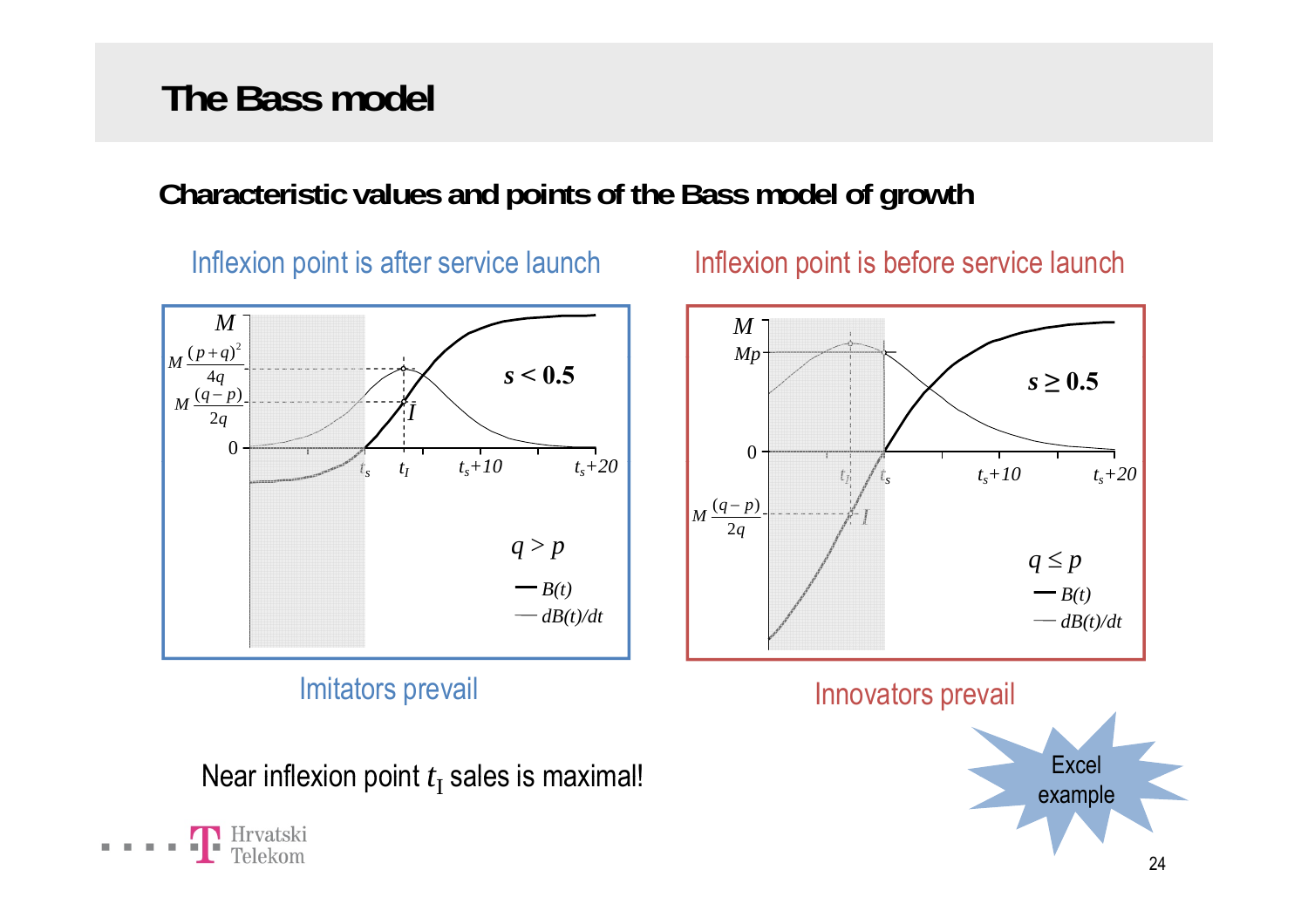### **Example: Prepaid customers of cellular mobile networks in Croatia**



. . . .

| Quarter | Decimal time | Data      | Model       |
|---------|--------------|-----------|-------------|
| Q1 2000 | 1999.25      | 425 078   | 416 114     |
| Q2 2000 | 1999.50      | 585 520   | 595 057     |
| Q3 2000 | 1999.75      | 765 009   | 764 857     |
| Q4 2000 | 2000.00      | 932 490   | 925 047     |
| Q1 2001 | 2000.25      | 1 069 899 | 1075345     |
| Q2 2001 | 2000.50      | 1 205 473 | 1 215 638   |
| Q3 2001 | 2000.75      | 1 330 777 | 1 345 965   |
| Q4 2001 | 2001.00      | 1469382   | 1466494     |
| Q1 2002 | 2001.25      | 1580179   | 1577502     |
| Q2 2002 | 2001.50      | 1681662   | 1679355     |
| Q3 2002 | 2001.75      | 1787853   | 1772481     |
| Q4 2002 | 2002.00      | 1890128   | 1857356     |
| Q1 2003 | 2002.25      | 1950434   | 1934488     |
| Q2 2003 | 2002.50      | 2 005 313 | 2 004 397   |
| Q3 2003 | 2002.75      | 2 052 803 | 2 067 608   |
| Q4 2003 | 2003.00      | 2 111 900 | 2 124 640   |
| Q1 2004 | 2003.25      | 2 154 800 | 2 175 995   |
| Q2 2004 | 2003.50      | 2 181 950 | 2 2 2 1 5 8 |
| Q3 2004 | 2003.75      | 2 232 100 | 2 263 587   |
| Q4 2004 | 2004.00      | 2 348 900 | 2 300 716   |
| Q1 2005 | 2004.25      | 2 357 100 | 2 333 948   |
|         |              |           |             |

#### The Bass model - results:

|                  | $M =$   | 2 603 238 | $V =$                  | 95%      |
|------------------|---------|-----------|------------------------|----------|
|                  | $p =$   | 0.30676   | $\Delta t$ =           | 7.08     |
|                  | $q =$   | 0.17825   | Iı                     | 1997.59  |
| ٦<br><b>2005</b> | $t_s =$ | 1998.71   | $(t_1-t_s)/\Delta t =$ | $-15.8%$ |

*Source: WirelessIntelligence on-line business intelligence database https://www.wirelessintelligence.com/index.aspx*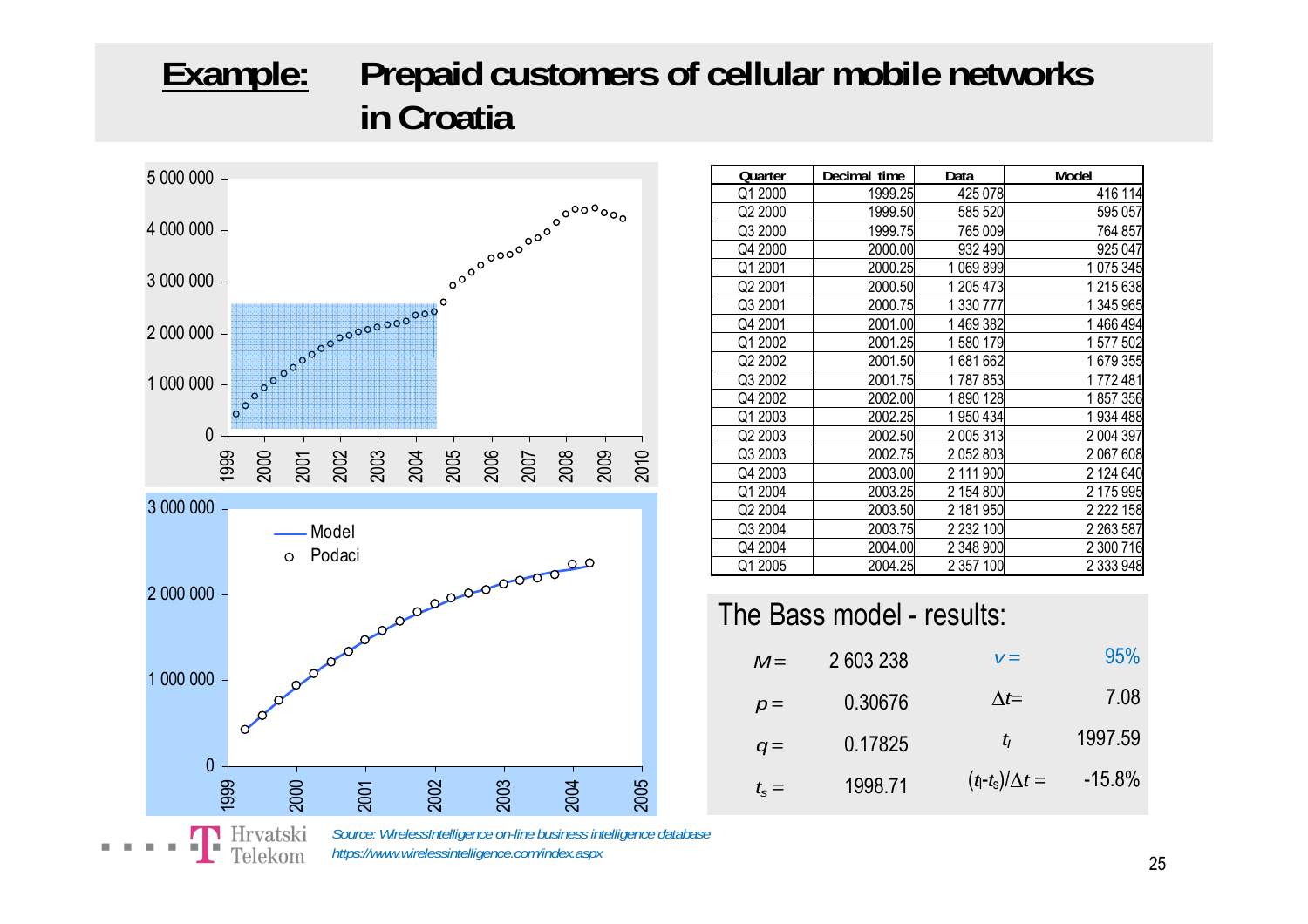# **The Bass model with explanatory parameters**

|            | $(t_1-t_s)/\Delta t =$ | $-20%$            | $-10%$             | $0\%$             | 10%                | 20%                | 30%               | 40%               | 50%                | 60%               | 70%                |
|------------|------------------------|-------------------|--------------------|-------------------|--------------------|--------------------|-------------------|-------------------|--------------------|-------------------|--------------------|
| $v = 95%$  | $p =$                  | $2.2480/\Delta t$ | $2.0585/\Delta t$  | $1.8318/\Delta t$ | .5654/ $\Delta t$  | 1.2605/ $\Delta t$ | $0.9257/\Delta t$ | $0.5850/\Delta t$ | $0.2853/\Delta t$  | $0.0866/\Delta t$ | $0.0102/\Delta t$  |
|            | $q =$                  | $1.1413/\Delta t$ | $1.4494/\Delta t$  | $1.8318/\Delta t$ | $2.3054/\Delta t$  | $2.8921/\Delta t$  | $3.6211/\Delta t$ | $4.5346/\Delta t$ | 5.7062/ $\Delta t$ | $7.3055/\Delta t$ | 9.8083/ $\Delta t$ |
| $v = 90\%$ | $p =$                  | $1.7231/\Delta t$ | 1.6079/ $\Delta t$ | $1.4722/\Delta t$ | 1.3129/ $\Delta t$ | $1.1269/\Delta t$  | $0.9125/\Delta t$ | $0.6720/\Delta t$ | $0.4187/\Delta t$  | $0.1889/\Delta t$ | $0.0427/\Delta t$  |
|            | $q =$                  | $0.9996/\Delta t$ | 1.2127/ $\Delta t$ | $1.4722/\Delta t$ | .7906/ $\Delta t$  | $2.1858/\Delta t$  | $2.6842/\Delta t$ | $3.3275/\Delta t$ | 4.1865/ $\Delta t$ | $5.3995/\Delta t$ | 7.3030/ $\Delta t$ |

Framework for forecasting of new services adoption prior to launch (assumed: Δ*t* and *t***I** )

**Example: Growth dynamics of new service:**

M = 1 000 000 market capacity

**B. K. K. B.** 

 $\Delta t$ = 10 years to the service growth saturation

v = 95%  $\;\Rightarrow\;$  at the end of 10th year no. of customers is 950 000 (penetration is 95%)

Maximum of sales is assumed at the end of 3rd year form service launch (*t*<sub>I</sub> = 3) ➾ (*t*<sub>I</sub>-*t<sub>s</sub>)/*∆*t* = 30% I

Find p & q from table:  
\n
$$
p = 0.9257/10 = 0.09257
$$
  
\n $q = 3.6211/10 = 0.36211$   
\n $t_s = 2010 \Rightarrow \text{MODEL:}$   
\n $N(t) = 1000000 \cdot \frac{1 - e^{-0.45468(t-2010)}}{1 + 3.91174 \cdot e^{-0.45468(t-2010)}}$ 

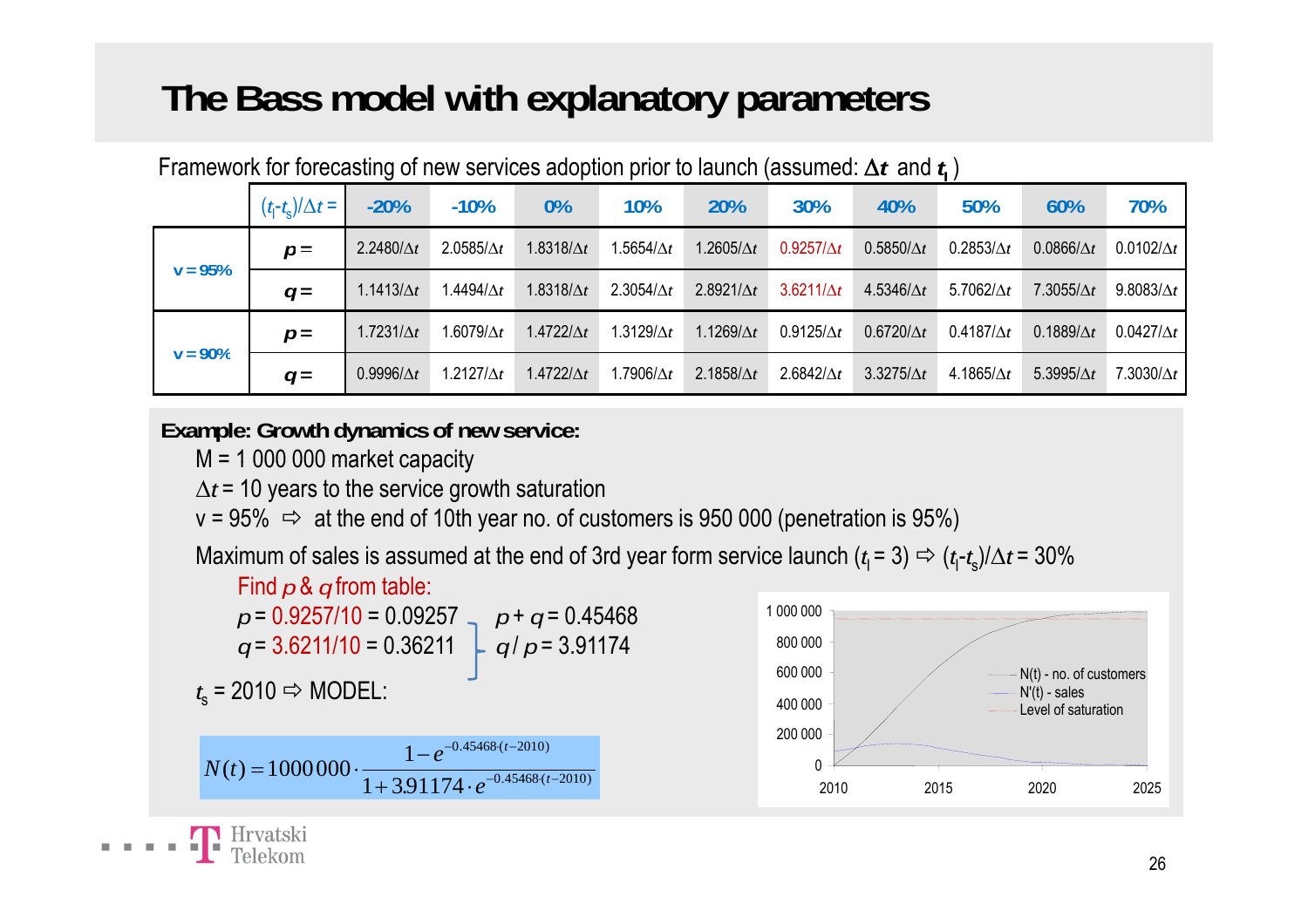# **Models for whole Service Life -Cycle**

- Interaction between services
- Multi -Logistic Model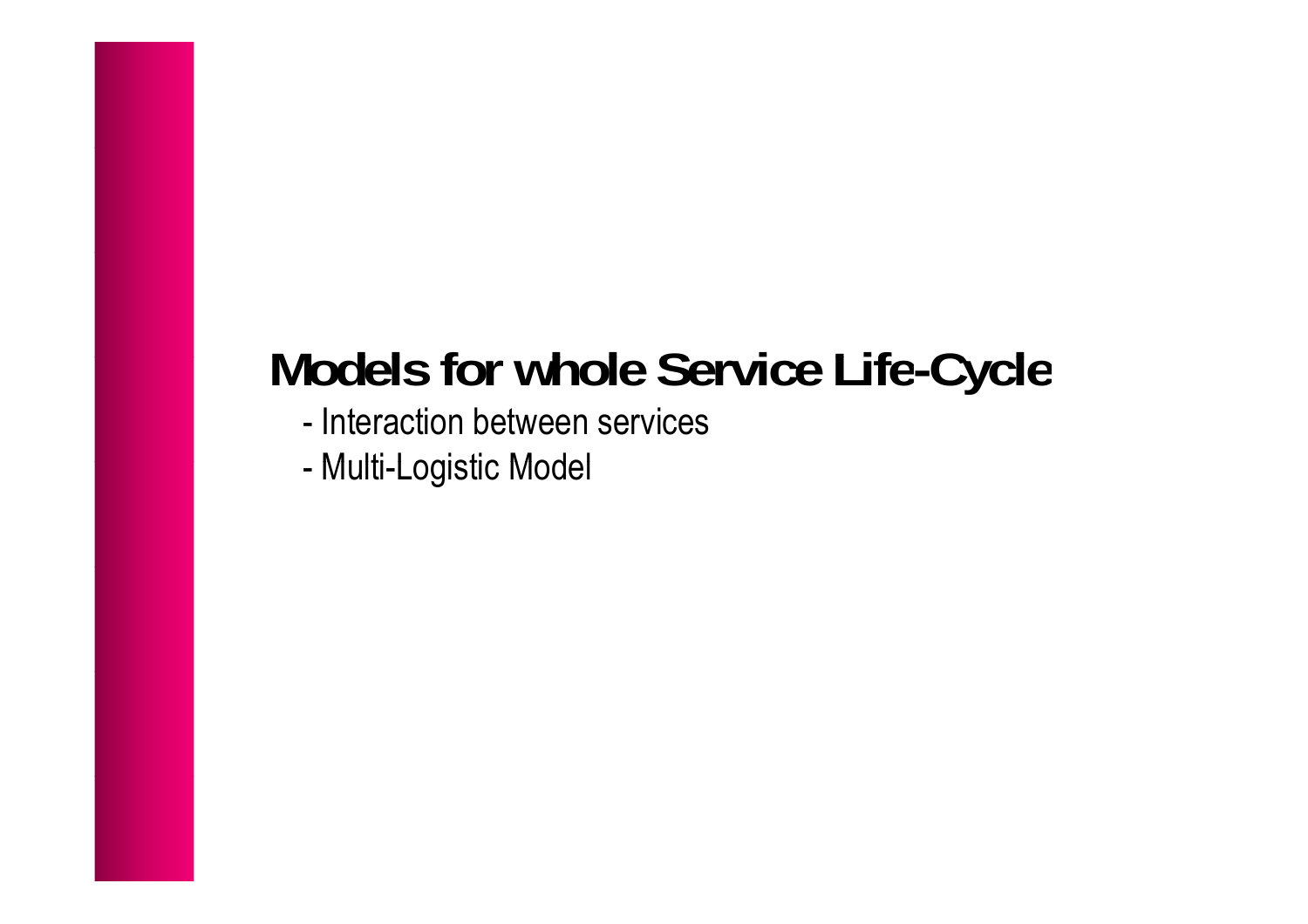# **Models for whole Service Life-Cycle**

#### **Interaction between services on the market**

Only at the beginning of the service life-cycle there is no interaction with other services regarding market adoption, therefore, its growth may be approximated with simple S-shaped growth models (logistic, Bass, Richards)

In latter phases of SLC, interaction between different services is evident, due to:

- New market opportunities for service emerge (economical or technological)
- Confrontation with competition: identical service offered by other provider(s), or similar, but technologically more advanced service(s)

Interaction between different services can be divided into three types (combination of types are possible!):

- **Service competition**
- **Service co-evolution**
- **Service revolution.**

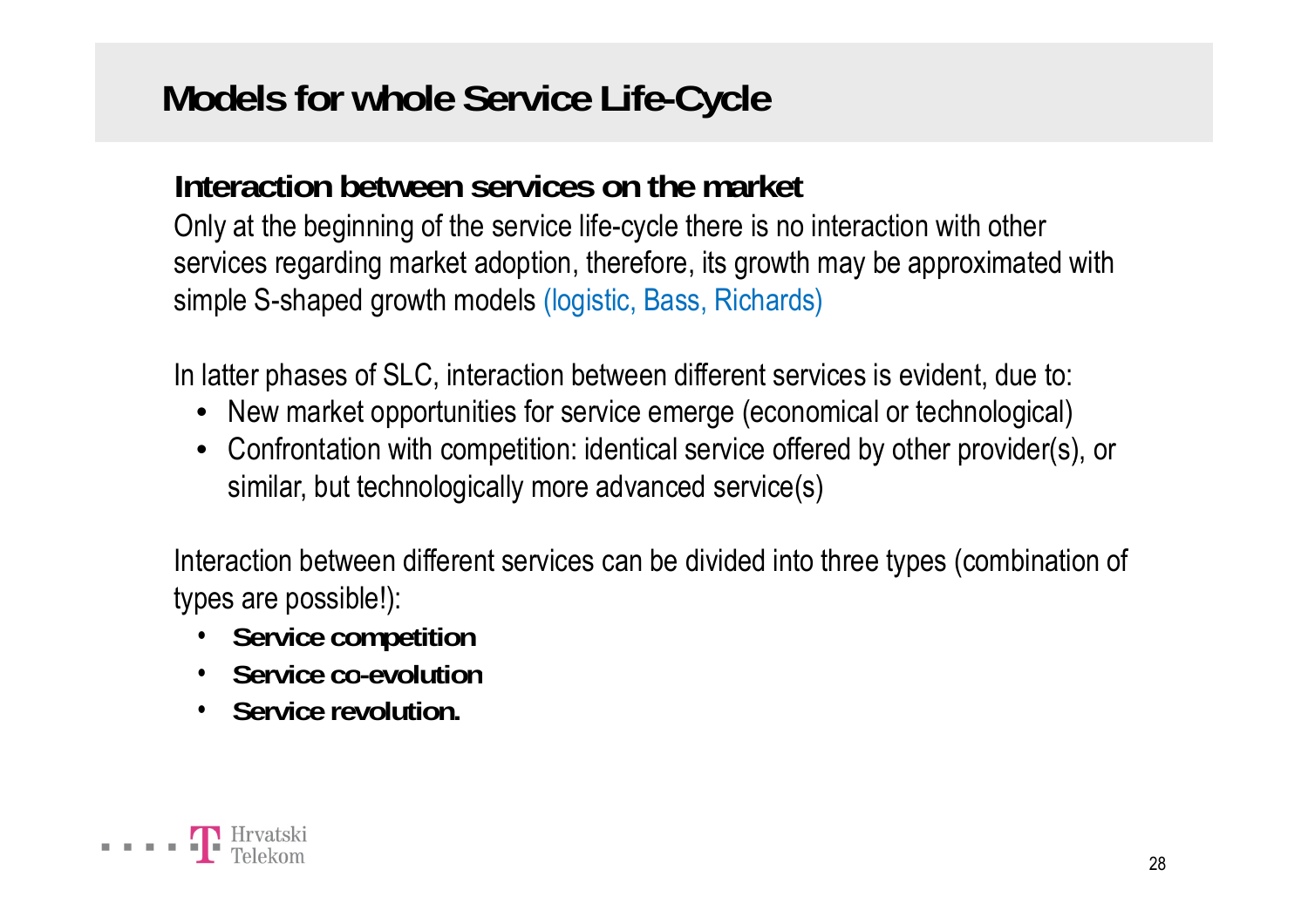# **Interaction between services - Service competition**

Both services are competing in market with unchanged total market capacity:

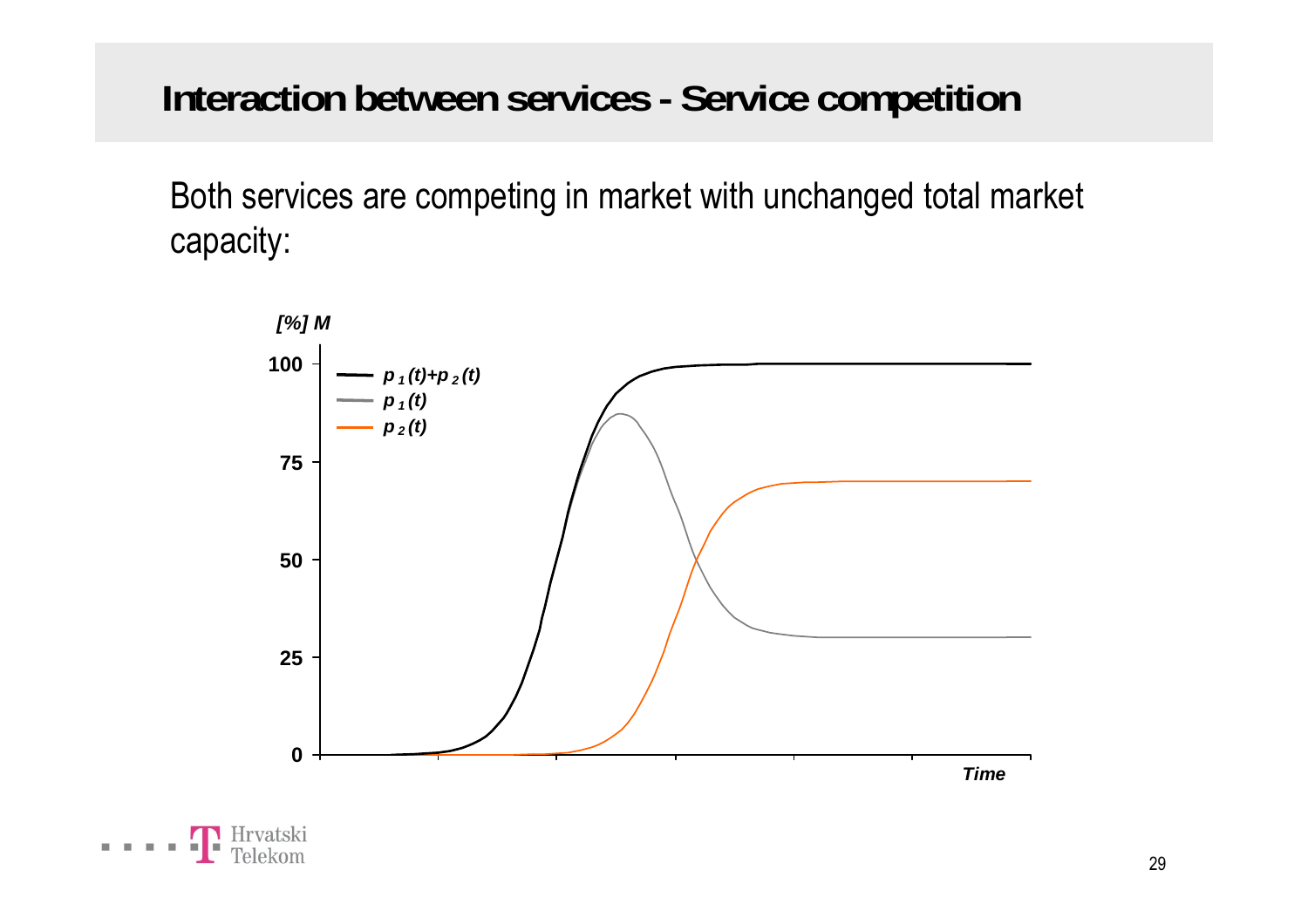**Interaction between services - Service co-evolution**

Complementary services change the total market capacity. As a result there is no decrease of existing service penetration:



**B. B. B.**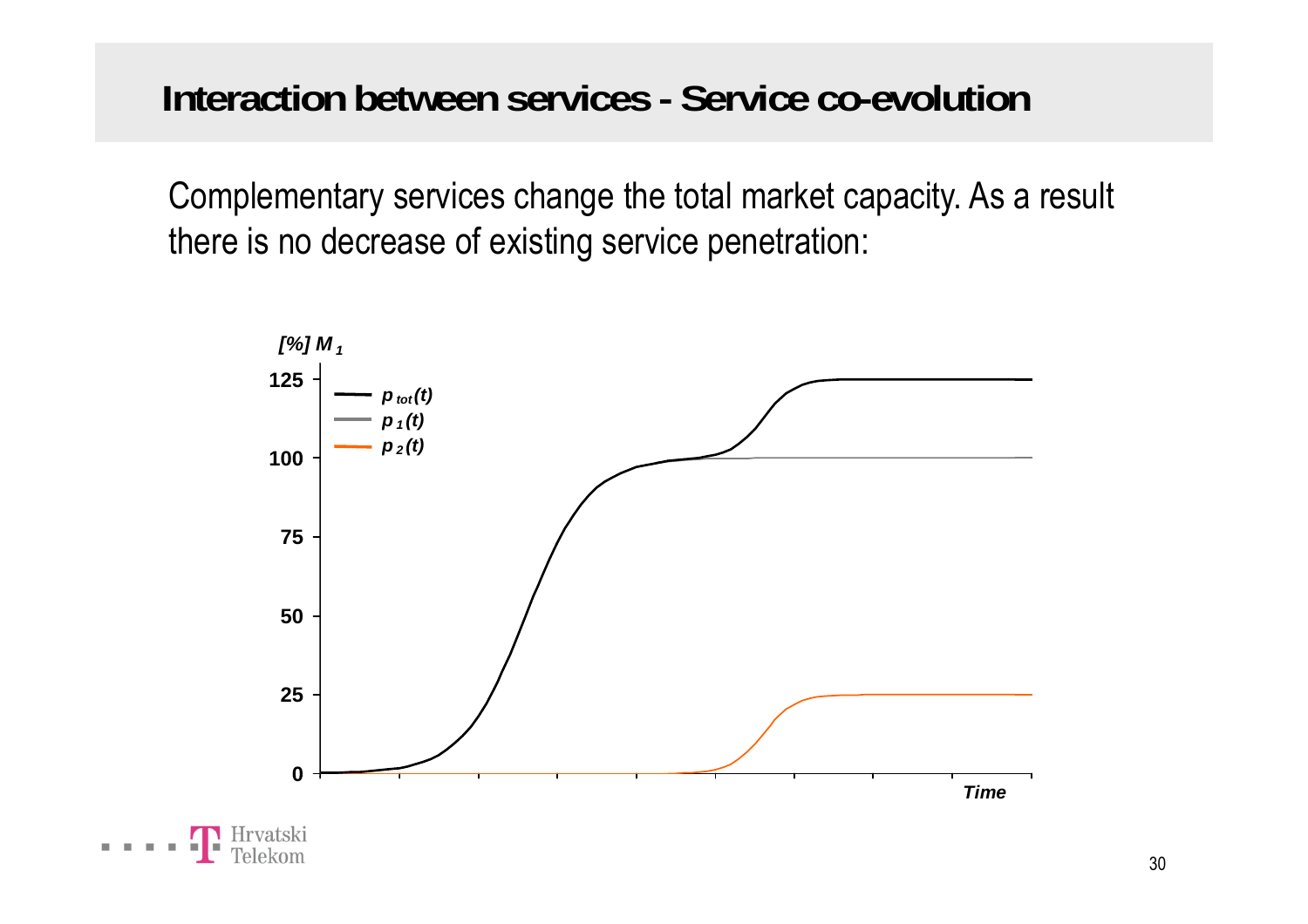## **Interaction between services - Service revolution**

New attractive service almost completely eliminates the existing one, total market capacity is noticeably increased:



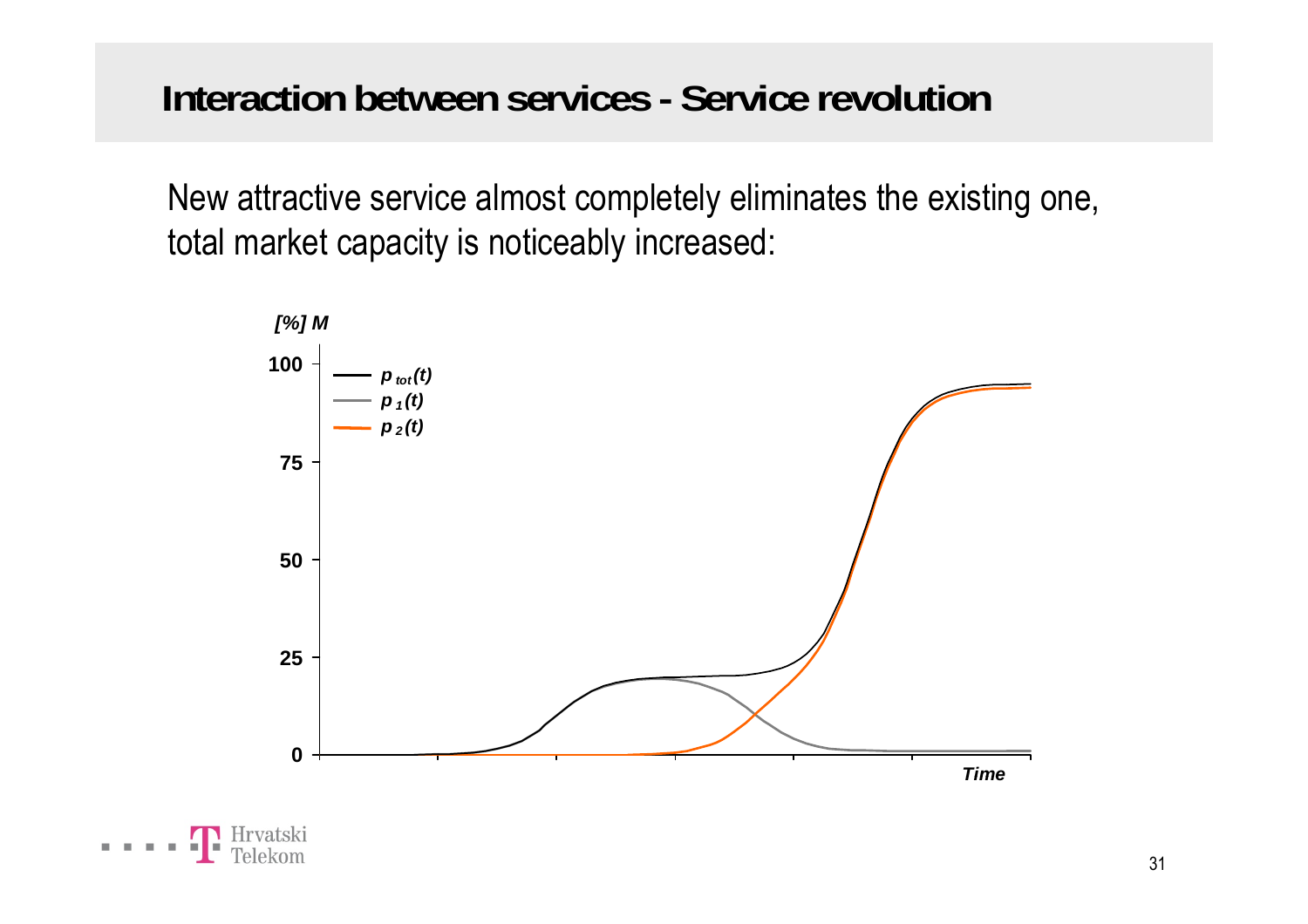# **Forecasting of existing services growth**

### Multi-Logistic Model

E E



Example: Decomposition of a growth dynamics presented on *slide 7* into 6 simple logistic growth model:

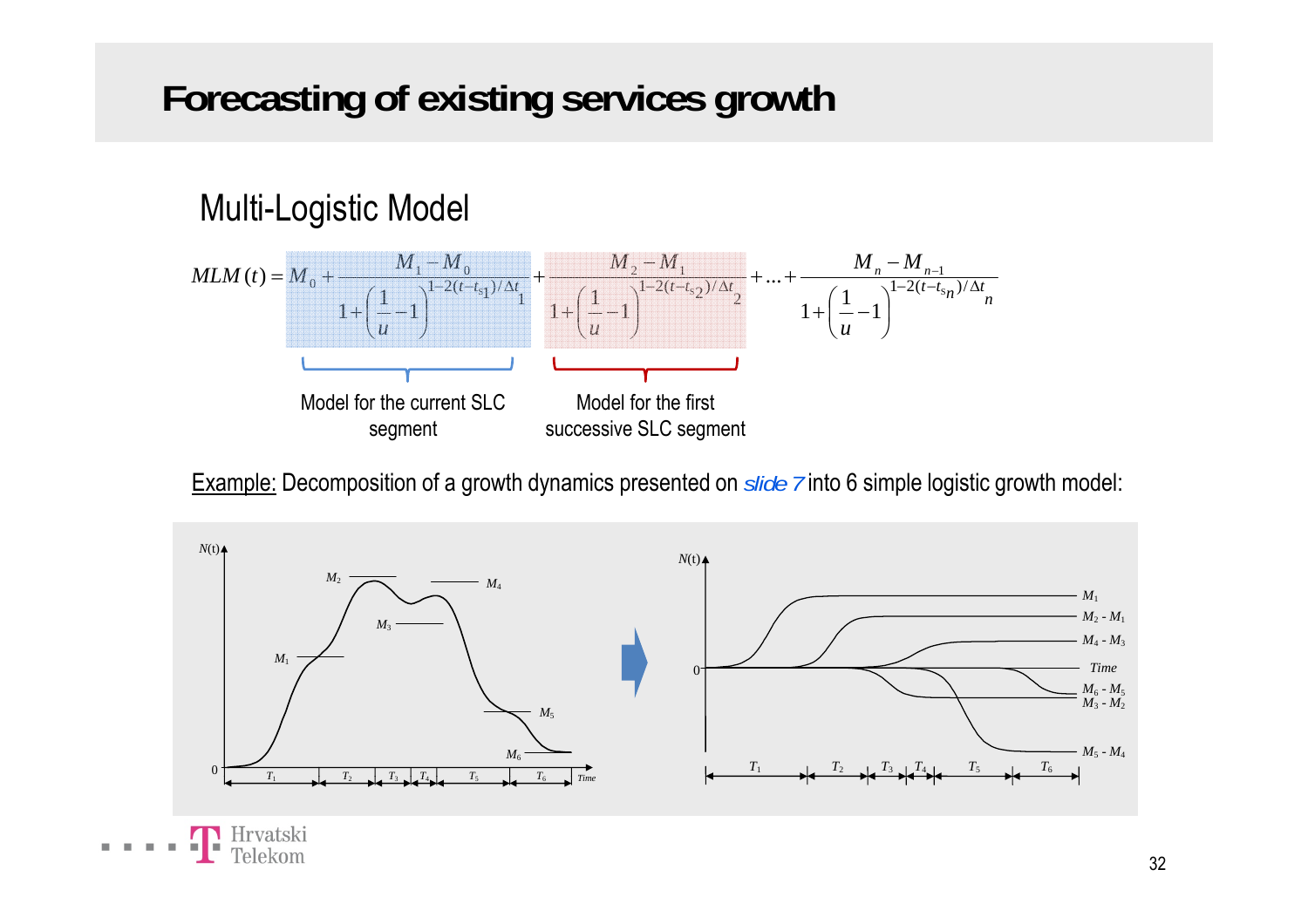## **Loglet Lab tool**



#### **M = Saturation**

Loglet Lab by Perrin S. Meyer, Jason Yung and Jesse H. Ausubel URL: http://phe.rockefeller.edu/LogletLab/  $a = 4.3944$ / Growth Tim

**b = Midpoint (time shift) a = 4 3944/ Growth Time**

$$
a=\frac{2}{\Delta t}ln(\frac{1}{\delta}-1),\quad \delta=10\%
$$

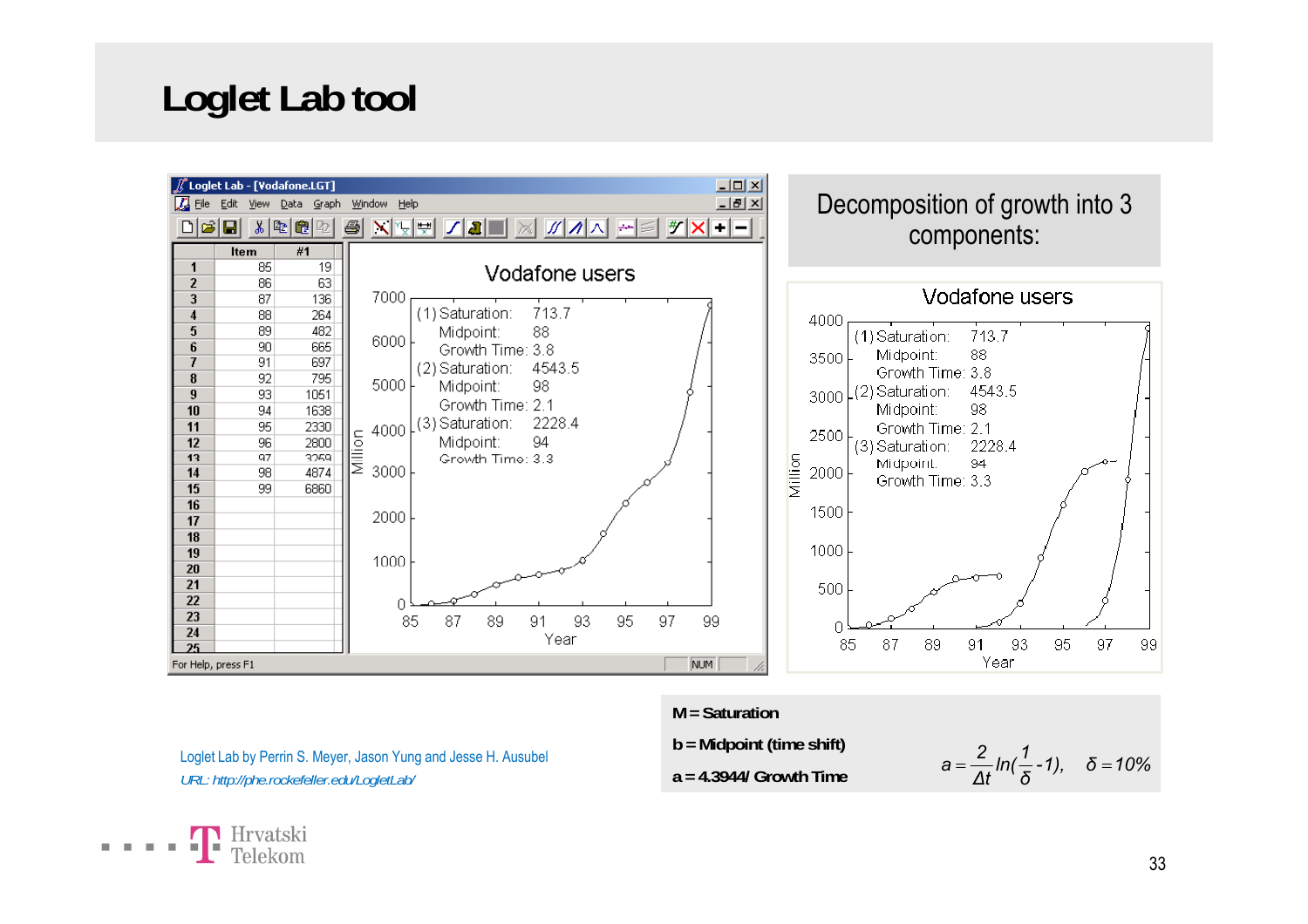# **Revenue forecasting**

- -Bottom-up revenue forecasting flow chart
- -Market share modeling and forecasting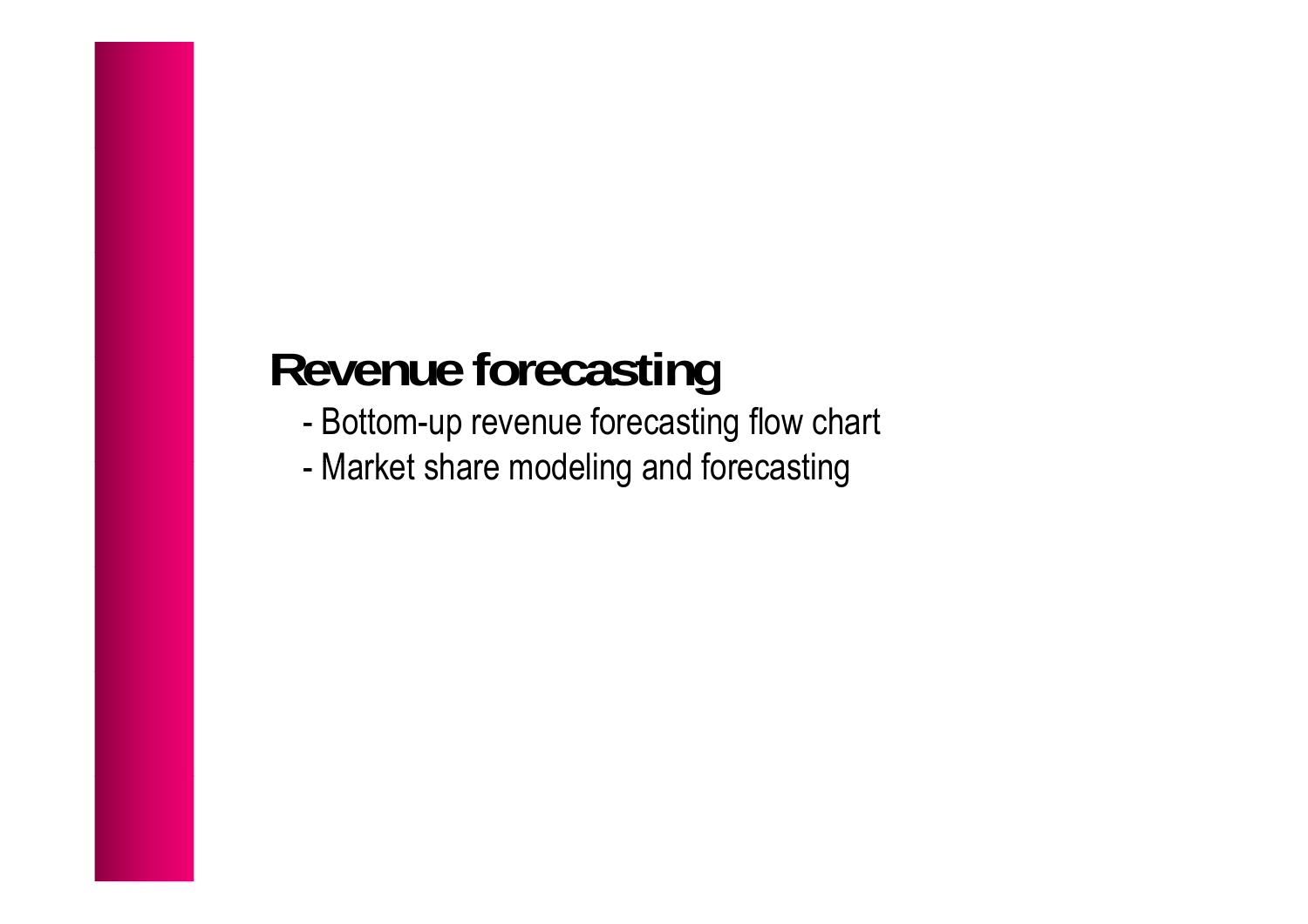# **Bottom-up Revenue forecasting flow chart**



#### **Blocks:**

**TH** Hrvatski

Telekom

- Growth dynamics forecasting per market segments
- **ARPU dynamics forecasting**
- *N*<sub>tot *i*</sub> (*ξ*) = Number of customers in market segment *i* at time *t*; for all operators on the market (not only for the observed one) *ms***i (***t***)** = Market share of chosen operator in market segment *<sup>i</sup>* at time *t*; *Volume*<sub>**i</sub>** $(\Delta t)$  **= Standard service usage (traffic) in segment** *i* **in**  $\Delta t$ **</sub>** *Price* **(***t***)** = Price at time *t* of service volume unit  ${\it ARPU}_{\bf i}(\Delta\hskip.03cm l)$  = average revenue per user/customer in  $\Delta t$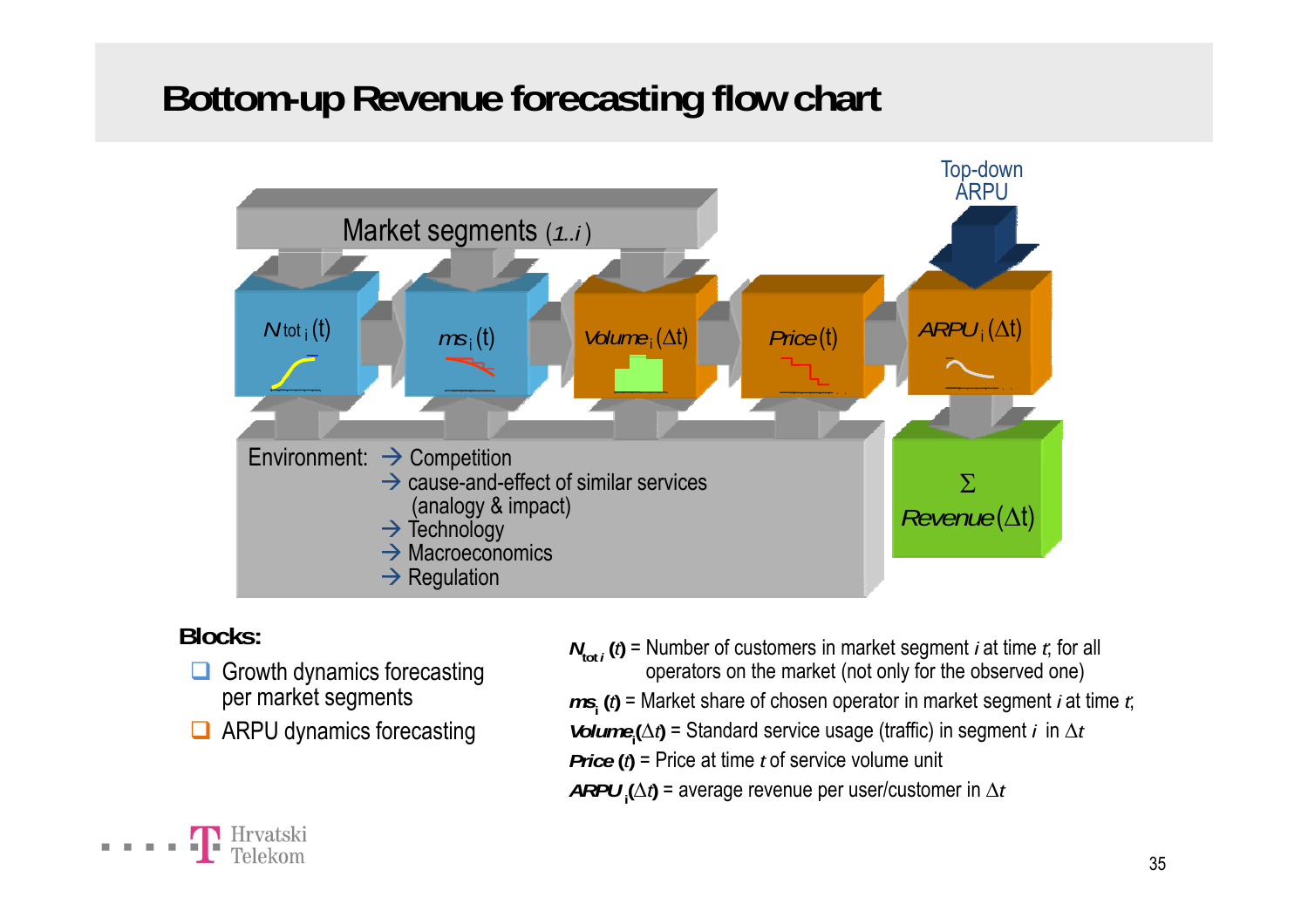### **Market Share Modeling – Markov chains**





#### Churn rate for 1st operator

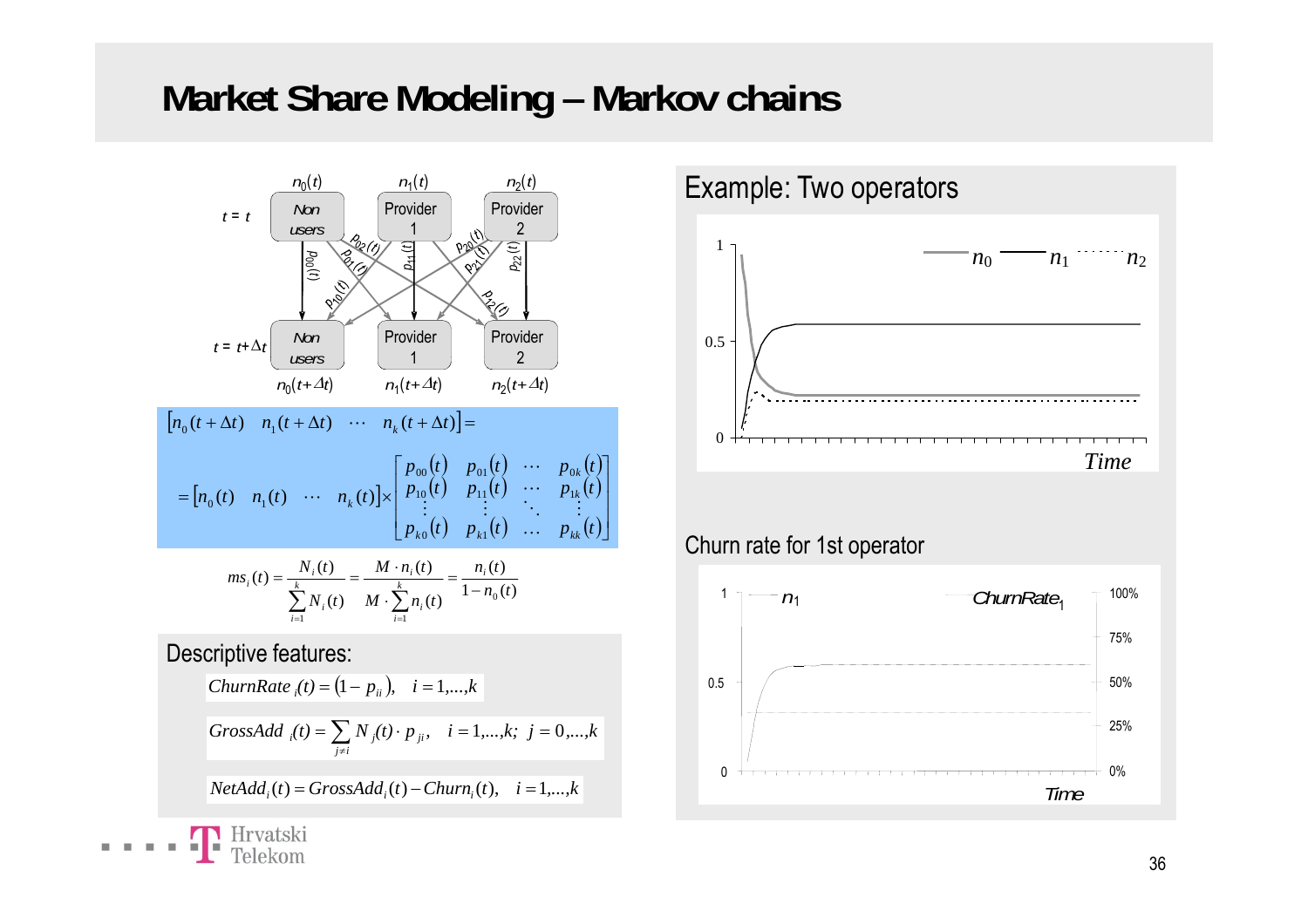# Market Share Modeling and forecasting – MCDG Model

Markov chains based on diffusion growth (MCDG model):

$$
\begin{bmatrix} n_0(t + \Delta t) & \cdots & n_k(t + \Delta t) \end{bmatrix} = \begin{bmatrix} n_0(t) & \cdots & n_k(t) \end{bmatrix} \times \mathbf{P} + \begin{bmatrix} n_0^2(t) & \cdots & n_k^2(t) \end{bmatrix} \times \mathbf{Q}
$$

Matrices **P** and **Q** have the following elements: $\sim$  0.5

$$
\mathbf{P} = \begin{bmatrix} p_{00} & p_{01} & \cdots & p_{0k} \\ p_{10} & p_{11} & \cdots & p_{1k} \\ \vdots & \vdots & \ddots & \vdots \\ p_{k0} & p_{k1} & \cdots & p_{kk} \end{bmatrix}
$$

$$
\mathbf{Q} = \begin{bmatrix} 1-p_{00} & -p_{01} & \cdots & -p_{0k} \\ -p_{10} & 1-p_{11} & \cdots & -p_{1k} \\ \vdots & \vdots & \ddots & \vdots \\ -p_{k0} & -p_{k1} & \cdots & 1-p_{kk} \end{bmatrix}
$$





Quality of modeling by MCDG measured via *RMSE* indicator is around 20 times higher than modeling<br>by Markov chains!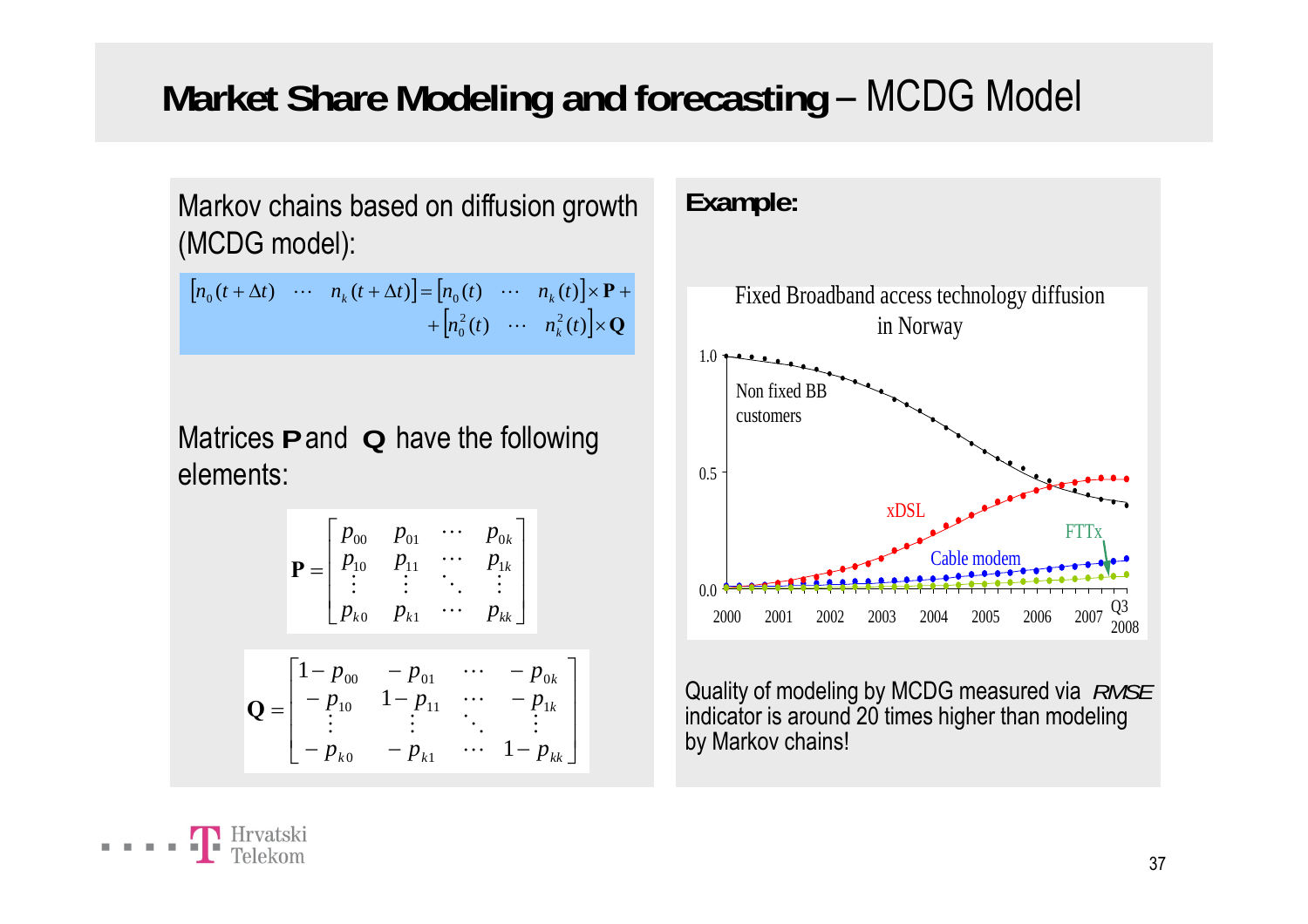# **Pricing Models**

- -Principles
- *Fair-test*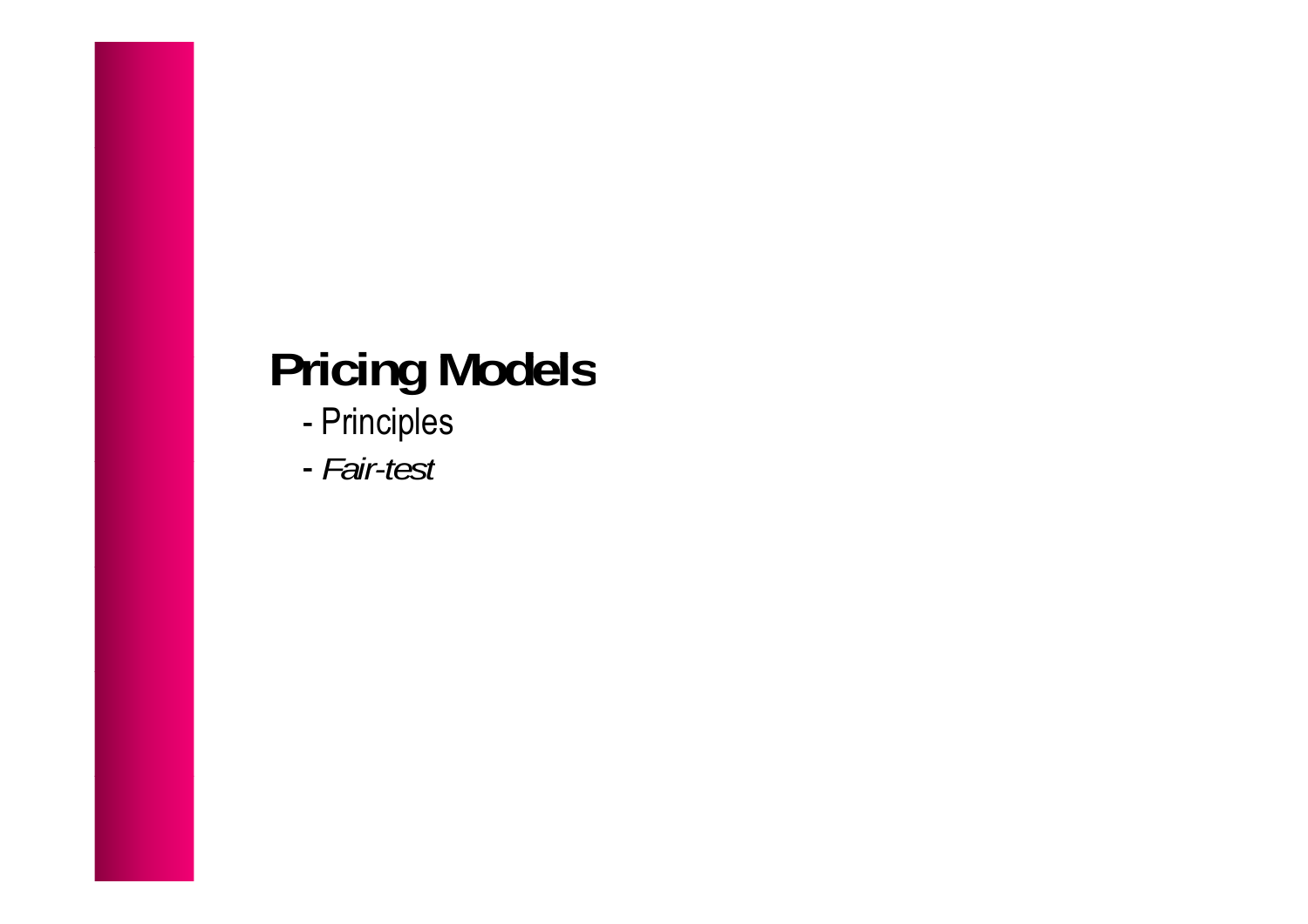# **Pricing models**

Their main purpose is to adjust operator's offer to the market laws of demand. As a key for success in customer acquisition, retention and business in general, pricing model must encompass the following attributes:

- Profitable,
- Billable,
- Flexible,
- -Ensure large customer base, the contract of the contract of the Model
- -Easy to understand,
- -Exploit willingness-to-pay,
- -Consistent with regulation,
- -Ensure competitiveness,
- Consistent with other services /pricing<br>models in portfolio.

# **It must be fair in**

T Hrvatski

. . . .

*Charge*(*Volume*<sub>1</sub> + *Volume*<sub>2</sub>)  $\leq$  *Charge*(*Volume*<sub>1</sub>) + *Charge*(*Volume*<sub>2</sub>) **sense of usage:**  $\sum_{i=1}^{n}$   $\sum_{i=1}^{n}$   $\sum_{i=1}^{n}$   $\sum_{i=1}^{n}$   $\sum_{i=1}^{n}$   $\sum_{i=1}^{n}$   $\sum_{i=1}^{n}$   $\sum_{i=1}^{n}$   $\sum_{i=1}^{n}$   $\sum_{i=1}^{n}$   $\sum_{i=1}^{n}$   $\sum_{i=1}^{n}$ 



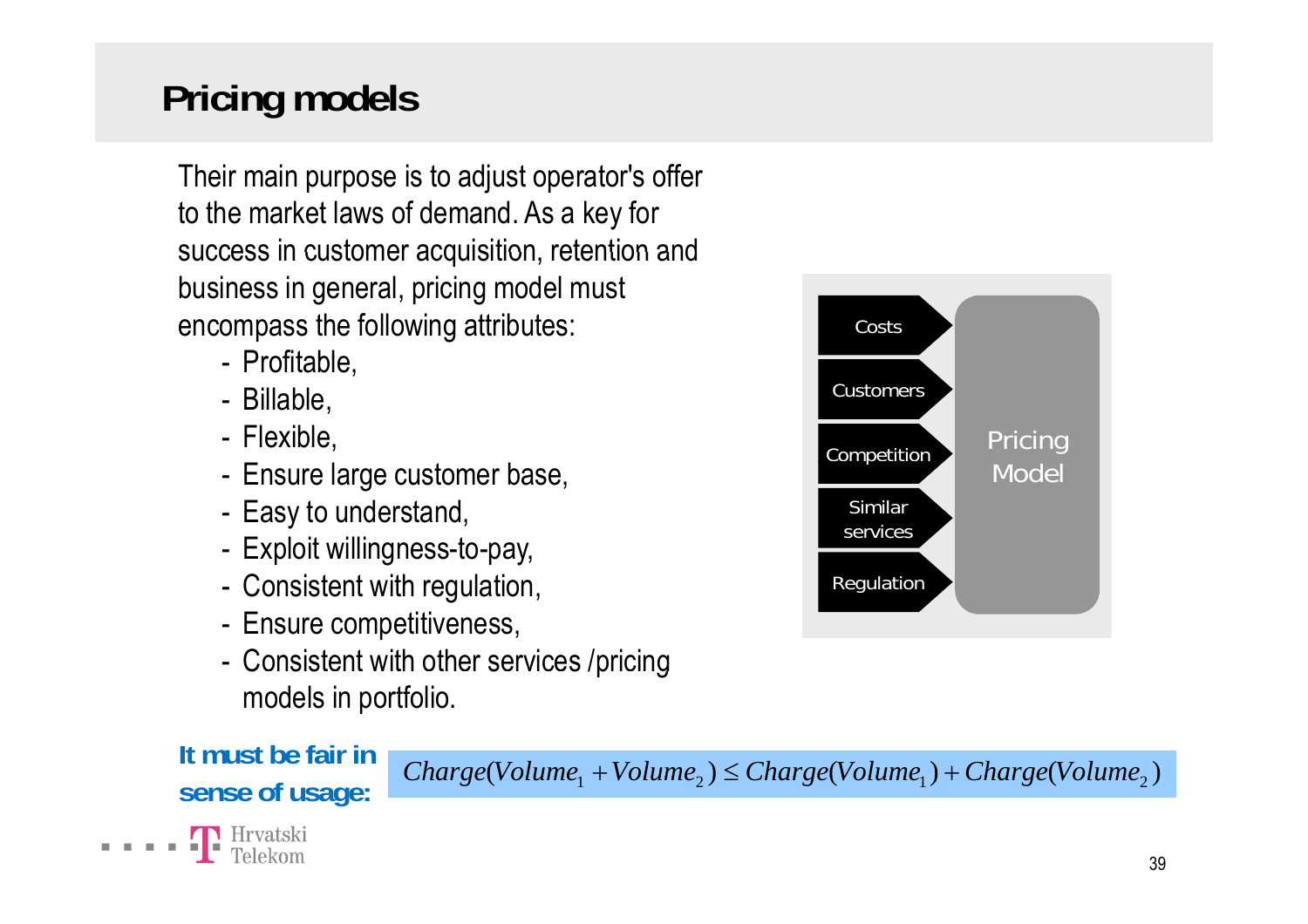# **Pricing model Fair test**

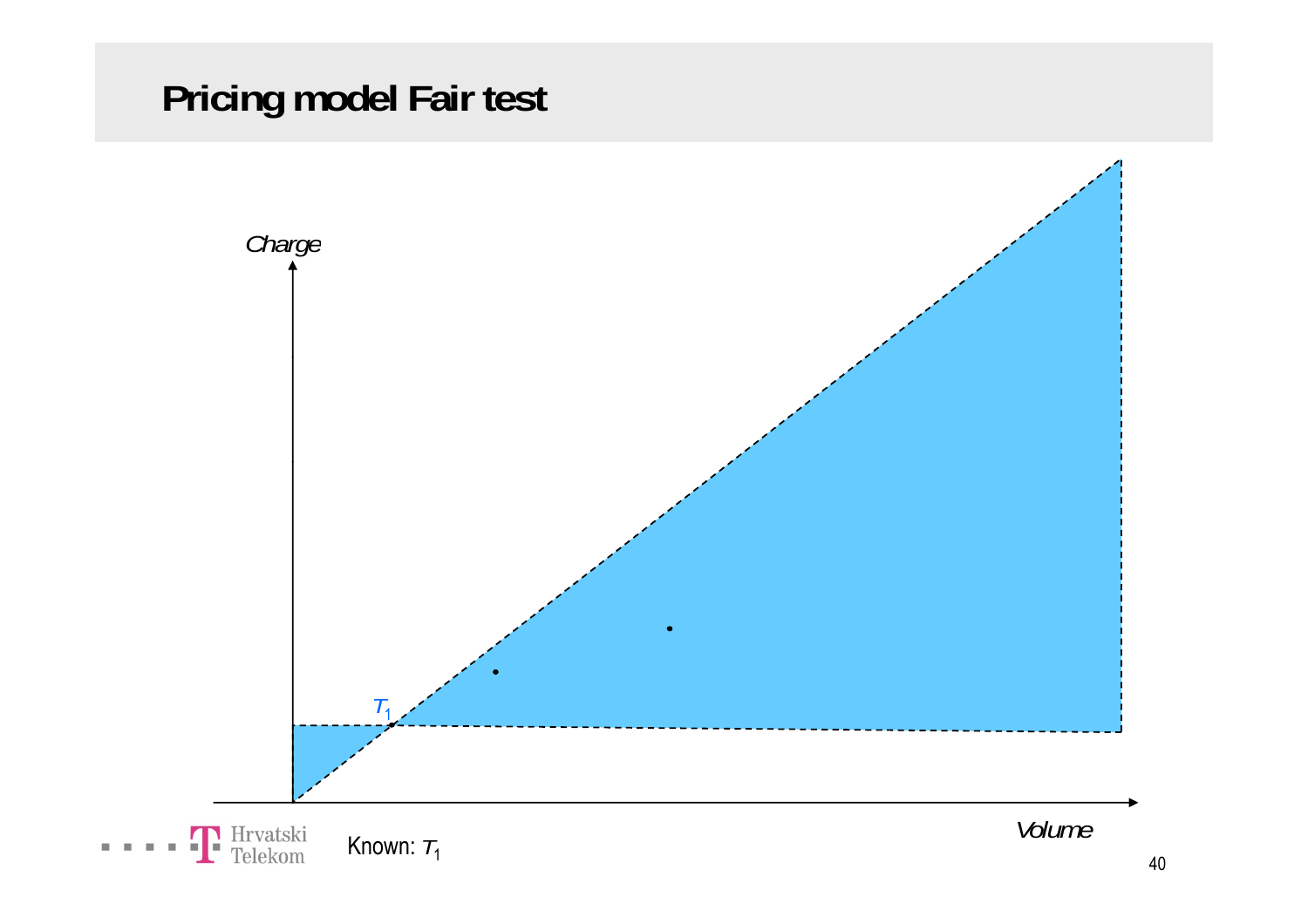# **Pricing model Fair test**

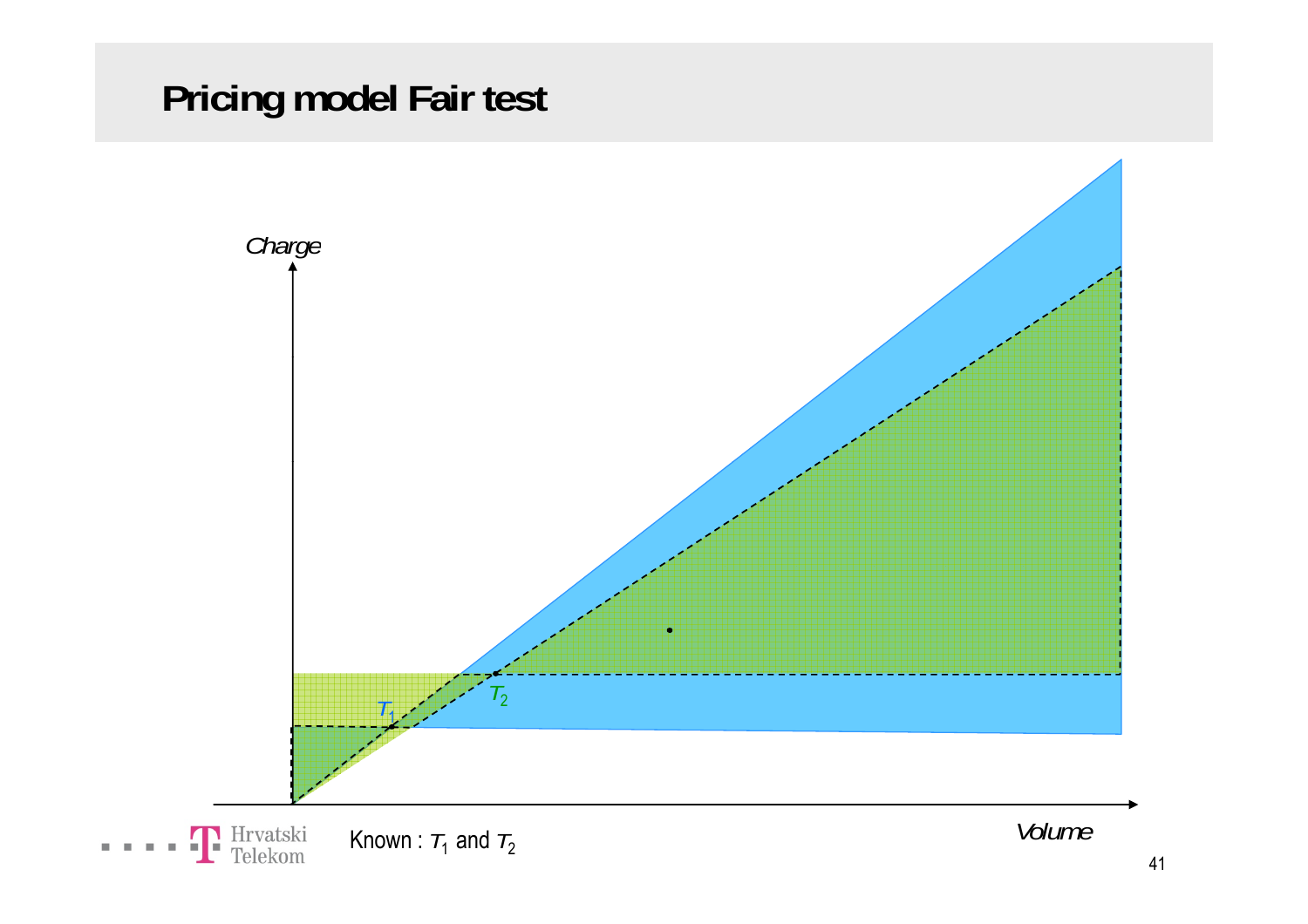# **Pricing model Fair test**



*Volume*Known :  $T_1$ ,  $T_2$  and  $T_3$